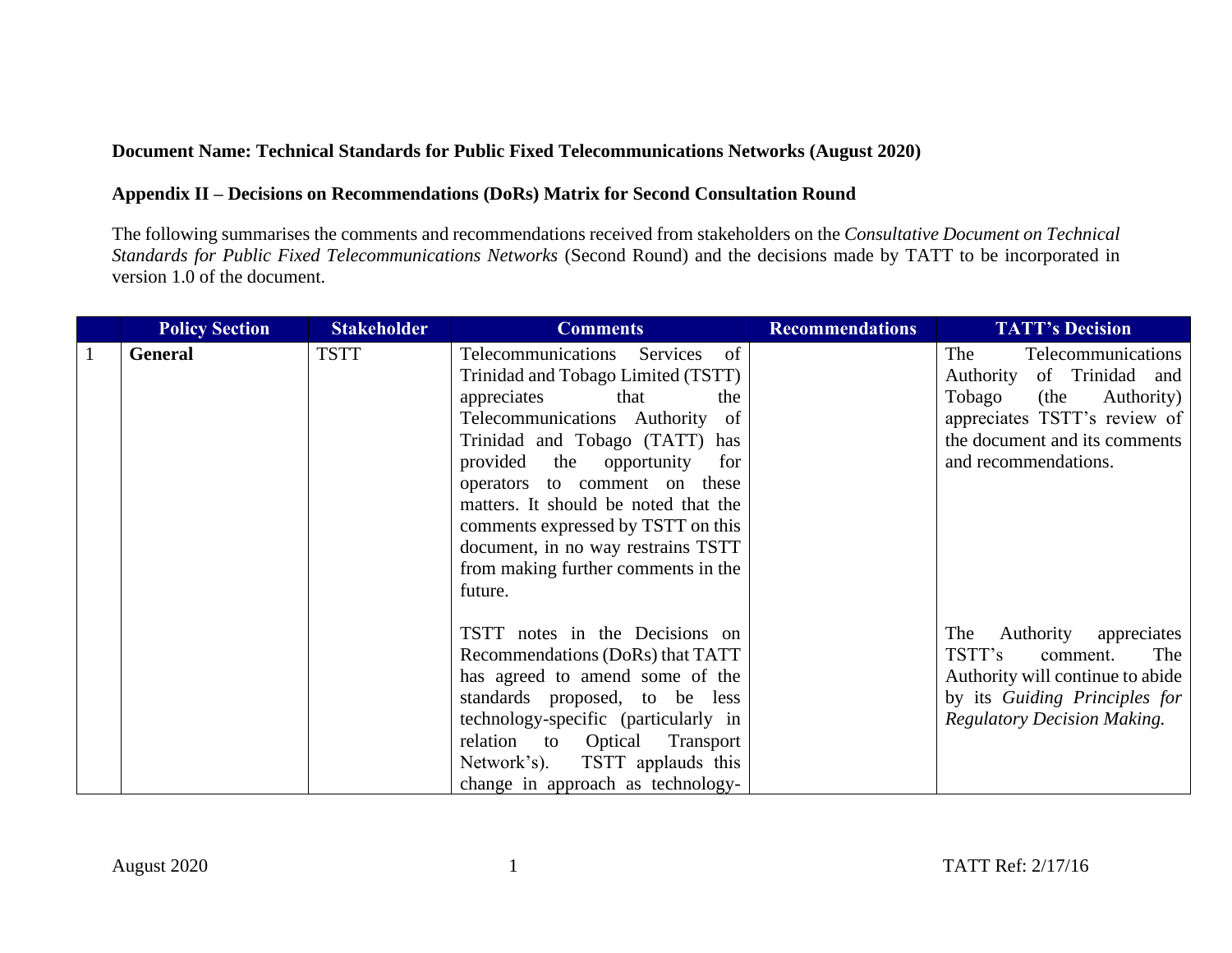|                | <b>Policy Section</b> | <b>Stakeholder</b> | <b>Comments</b>                                                                                                                                                                                                                                                                                                                                                                                                                                                                                                                                                                                                                                                                                                                                            | <b>Recommendations</b>                                                                                                            | <b>TATT's Decision</b>                                                                                                                                                                                                                                                                                                                                                                                                                                                                                                                                                                                                                                                                                                                                                |
|----------------|-----------------------|--------------------|------------------------------------------------------------------------------------------------------------------------------------------------------------------------------------------------------------------------------------------------------------------------------------------------------------------------------------------------------------------------------------------------------------------------------------------------------------------------------------------------------------------------------------------------------------------------------------------------------------------------------------------------------------------------------------------------------------------------------------------------------------|-----------------------------------------------------------------------------------------------------------------------------------|-----------------------------------------------------------------------------------------------------------------------------------------------------------------------------------------------------------------------------------------------------------------------------------------------------------------------------------------------------------------------------------------------------------------------------------------------------------------------------------------------------------------------------------------------------------------------------------------------------------------------------------------------------------------------------------------------------------------------------------------------------------------------|
|                |                       |                    | has been a constant<br>neutrality<br>hallmark of appropriate regulatory<br>formulation in the Trinidad and<br>Tobago telecommunications<br>and<br>broadcasting sectors.                                                                                                                                                                                                                                                                                                                                                                                                                                                                                                                                                                                    |                                                                                                                                   |                                                                                                                                                                                                                                                                                                                                                                                                                                                                                                                                                                                                                                                                                                                                                                       |
| $\overline{2}$ | <b>Introduction</b>   | <b>CCTL</b>        | In general, CCTL supports efforts<br>towards the establishment<br>and  <br>of<br>technical<br>implementation<br>standards to mitigate against disaster  <br>events, which are consistent with<br>international best practices and<br>reasonable within the local context.<br>Operators have a vested interest in<br>that<br>ensuring<br>networks<br>meet<br>international standards and can<br>withstand natural and man-made<br>disasters.<br>Market competition also act as an<br>incentive to ensure operators maintain<br>and or surpass the industry standards.<br>We consider that a collaborative<br>approach with the Authority and<br>network operators would be more<br>effective<br>in<br>establishing<br>and<br>monitoring industry standards. | We recommend that<br><b>TATT</b><br>employs<br>a<br>collaborative<br>framework to establish<br>and monitor industry<br>standards. | The<br>Authority<br>appreciates<br>CCTL's<br>of<br>review<br>the<br>document and its comments and<br>recommendations.<br>The Authority agrees with<br>CCTL that a collaborative<br>effort between the Authority<br>and the operators to establish<br>these technical standards is<br>preferable. CCTL will recall<br>that these technical standards<br>were developed via discussions<br>of<br>between<br>members<br><sub>a</sub><br>Technical<br>Working Group<br>(TWG)<br>comprising<br>representatives<br>from<br>the<br>Authority,<br>well<br>as<br><b>as</b><br>representatives from the fixed<br>line operators who are familiar<br>with the aspects of a public<br>telecommunications<br>fixed<br>network for which the technical<br>standards were developed. |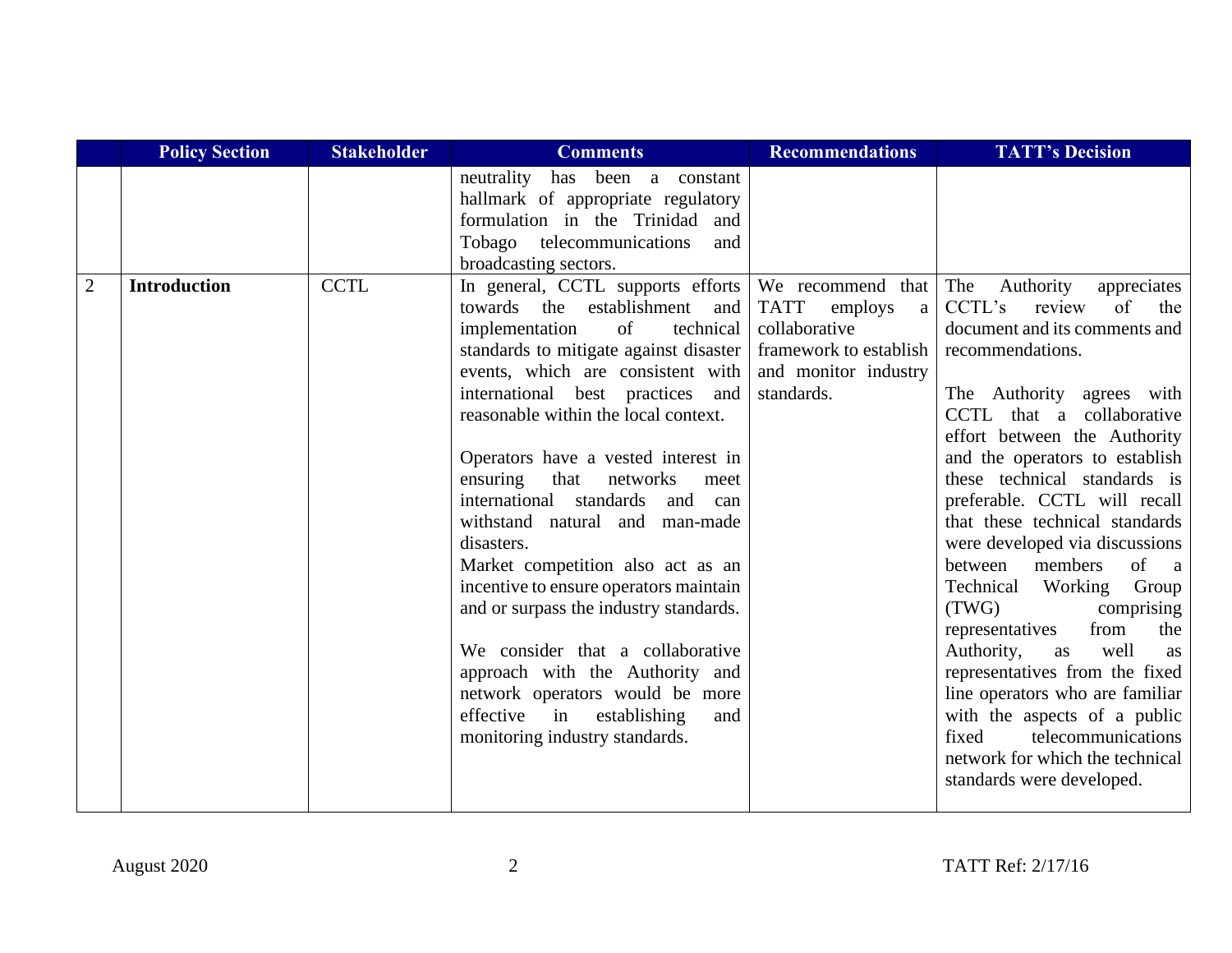|                | <b>Policy Section</b>       | <b>Stakeholder</b> | <b>Comments</b>                                                                                                                                                                                                                                                                                                                                                                                                                                                                                                                                                                                                                                                                                                                                                                            | <b>Recommendations</b> | <b>TATT's Decision</b>                                                                                                                                                                                                                                                                                                                                                                                                                                                                                                                                                                                                                                                                                                                       |
|----------------|-----------------------------|--------------------|--------------------------------------------------------------------------------------------------------------------------------------------------------------------------------------------------------------------------------------------------------------------------------------------------------------------------------------------------------------------------------------------------------------------------------------------------------------------------------------------------------------------------------------------------------------------------------------------------------------------------------------------------------------------------------------------------------------------------------------------------------------------------------------------|------------------------|----------------------------------------------------------------------------------------------------------------------------------------------------------------------------------------------------------------------------------------------------------------------------------------------------------------------------------------------------------------------------------------------------------------------------------------------------------------------------------------------------------------------------------------------------------------------------------------------------------------------------------------------------------------------------------------------------------------------------------------------|
|                |                             |                    |                                                                                                                                                                                                                                                                                                                                                                                                                                                                                                                                                                                                                                                                                                                                                                                            |                        | The Authority will also seek to<br>maintain<br>collaborative<br>a<br>approach with operators in the<br>monitoring of compliance with<br>the established standards.                                                                                                                                                                                                                                                                                                                                                                                                                                                                                                                                                                           |
| $\overline{3}$ | 1.6 Relevant<br>Legislation | <b>CCTL</b>        | TATT cites $S \ 18(1)(d)$ of the Act, to<br>support setting technical network<br>standards<br>for<br>fixed<br>public<br>telecommunications<br>networks.<br>It<br>states,<br>"Subject to the provisions of this Act,<br>the Authority may exercise such<br>functions and powers as are imposed<br>on it by this Act and in particular –<br>Establish<br>national<br>telecommunications<br>industry<br>standards and technical standards."<br>The use of the phrase "the Authority"<br>may exercise such functions and<br><i>powers</i> , means that TATT is allowed<br>establish<br>technical<br>industry<br>to<br>standards, as opposed to TATT must<br>establish industry standards. We<br>believe this is an important distinction<br>given the nature of the matter being<br>addressed. |                        | The<br><b>both</b><br>document<br>has<br>mandatory and discretionary<br>standards. Mandatory standards<br>standards<br>that<br>are<br>concessionaires must comply<br>with,<br>whilst<br>discretionary<br>standards are standards that<br>should be complied with unless<br>there are valid reasons for not<br>complying. An example of a<br>valid reason is the lack of<br>consent of the landowner to<br>trim overhanging branches in<br>discretionary standard 14. More<br>detailed<br>descriptions<br>of<br>and discretionary<br>mandatory<br>standards, as used in this<br>document, are found in section<br>1.11 in version 1.0 of the<br>document.<br><b>TWG</b><br><b>Members</b><br>of<br>the<br>collectively<br>the<br>agreed<br>to |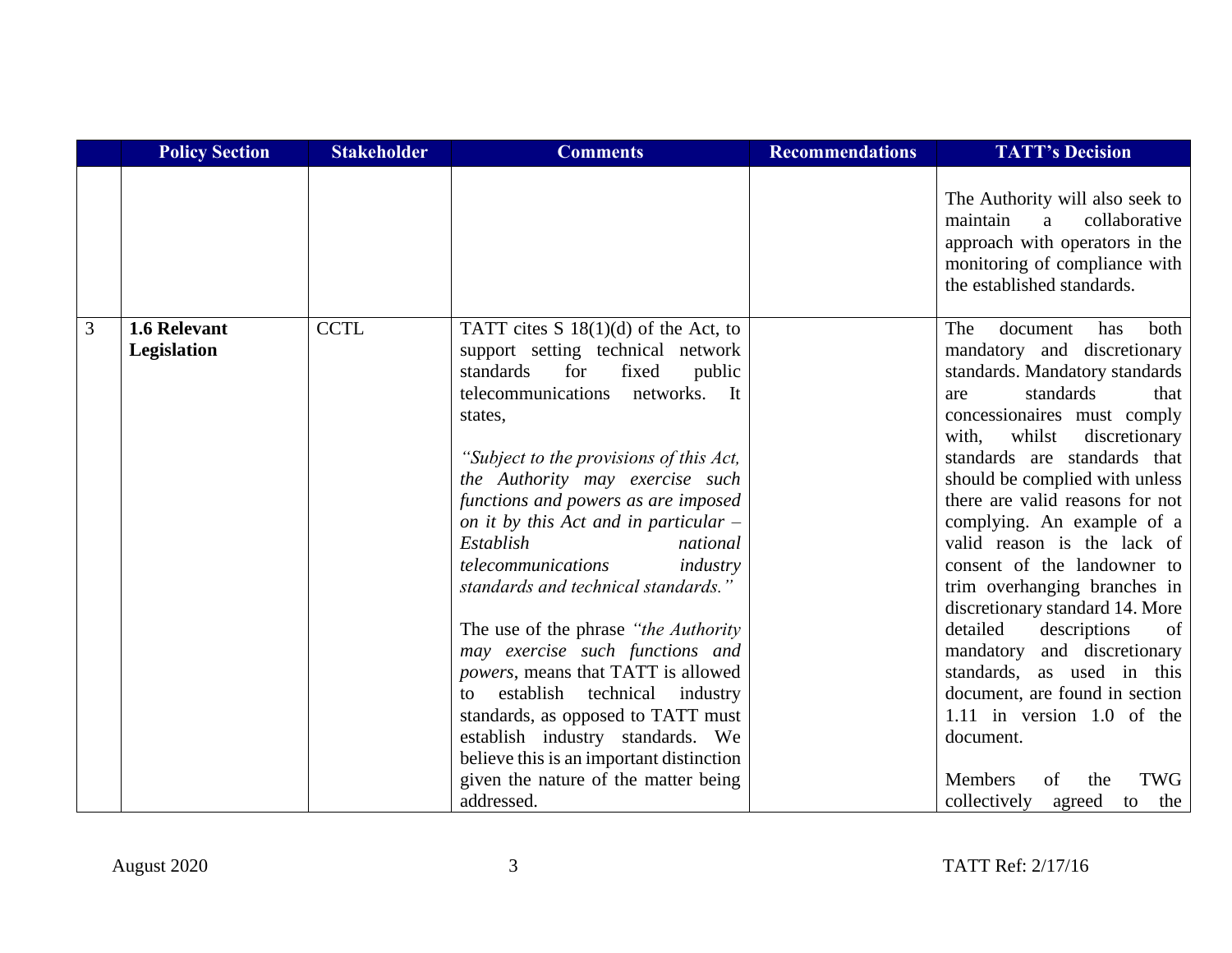| <b>Policy Section</b> | <b>Stakeholder</b> | <b>Comments</b>                                                                                                                                                                                                                                  | <b>Recommendations</b> | <b>TATT's Decision</b>                                                                                                                                                                                                                                                 |
|-----------------------|--------------------|--------------------------------------------------------------------------------------------------------------------------------------------------------------------------------------------------------------------------------------------------|------------------------|------------------------------------------------------------------------------------------------------------------------------------------------------------------------------------------------------------------------------------------------------------------------|
|                       |                    | To inform our position we also take<br>into account the other relevant<br>provisions of the Act.                                                                                                                                                 |                        | establishment of mandatory<br>standards.<br>Determining<br>technical<br>standards<br>in<br>collaboration with operators                                                                                                                                                |
|                       |                    | As we pointed out in our round 1<br>response, Part V, section $45(1)$ also<br>deals with establishing technical<br>standards, and states,                                                                                                        |                        | ensures that operators are part<br>of the process of standards<br>setting and thus aids in the<br>establishment<br>of<br>agreed<br>standards.                                                                                                                          |
|                       |                    | "Subject to the other provisions of<br>this Act, concessionaires<br>and<br>may implement<br>such<br>licensees<br>technical standards as they deem<br>appropriate and which are in<br>with<br>conformity<br>accepted<br>international standards." |                        | mandatory<br>The<br>standards<br>defined in the document are<br>based on both international and<br>local industry best practice. An<br>example of another regulator<br>utilises<br>that<br>mandatory<br>standards<br>the<br>Federal<br>is<br>Communications Commission |
|                       |                    | 45(2)<br>further<br>Section<br>states<br>"Notwithstanding subsection $(1)$ , the                                                                                                                                                                 |                        | $(FCC)$ .                                                                                                                                                                                                                                                              |
|                       |                    | Authority may identify, adopt or<br>establish<br>preferred<br>technical<br>standards."                                                                                                                                                           |                        | Furthermore, the consultative<br>document 'Quality of Service<br>Standards and Guidelines for<br>the Telecommunications Sector                                                                                                                                         |
|                       |                    | We accept that the Act allows TATT<br>establish technical industry<br>to<br>standards, and to adopt or establish                                                                                                                                 |                        | $(2010)'$ issued by the Office of<br>Utilities Regulation (OUR),<br>includes<br>technical<br>Jamaica                                                                                                                                                                   |
|                       |                    | preferred standards. However, CCTL<br>is of the considered view that taking<br>account of the following;                                                                                                                                         |                        | standards. Throughout the OUR<br>document, requirements<br>are<br>signified using "shall"<br>and                                                                                                                                                                       |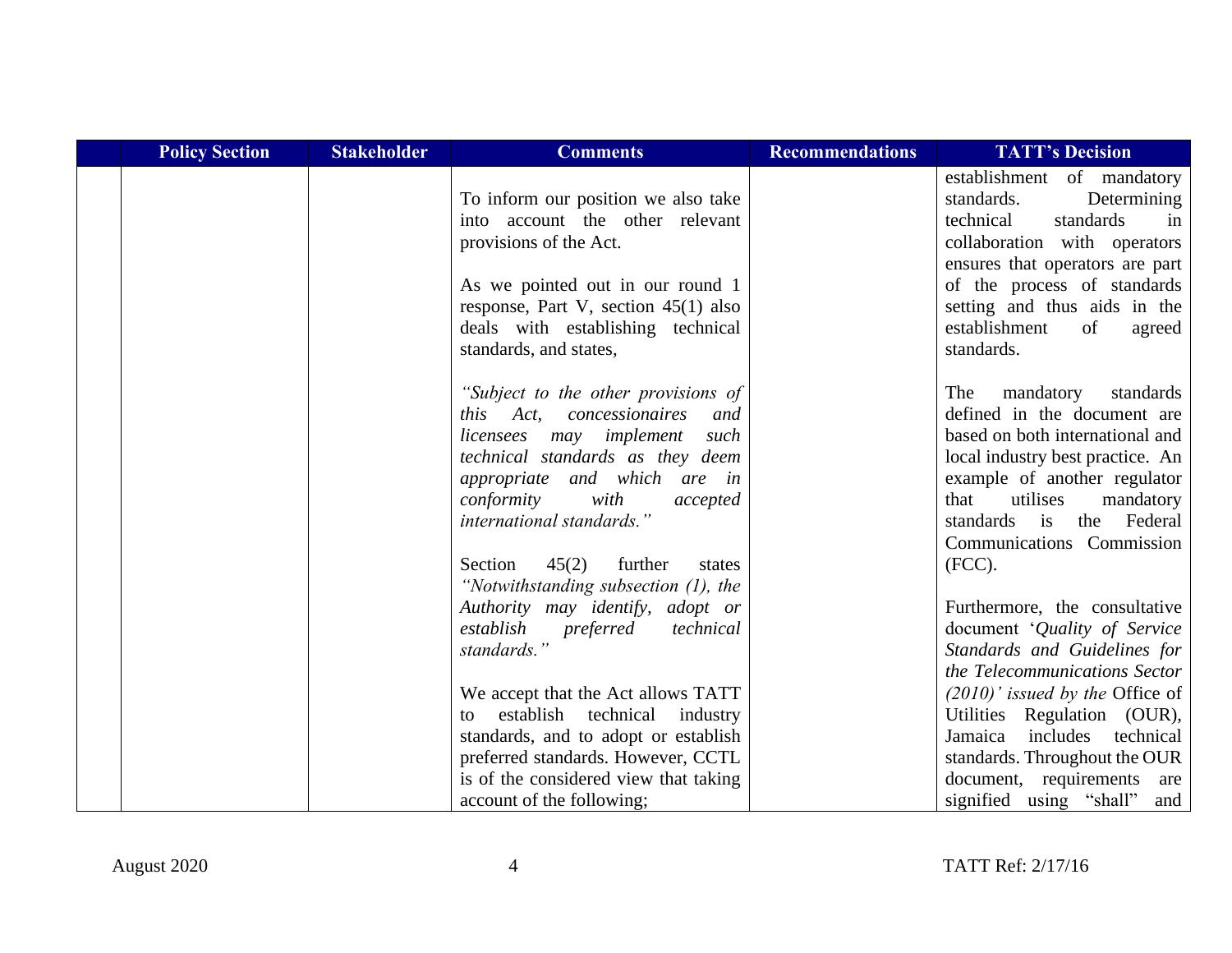|                | <b>Policy Section</b>  | <b>Stakeholder</b> | <b>Comments</b>                                                                                                                                                                                                                                                                                                                                                                                                                                                                                                                                                                                                              | <b>Recommendations</b>                   | <b>TATT's Decision</b>                                                                                                                                                                             |
|----------------|------------------------|--------------------|------------------------------------------------------------------------------------------------------------------------------------------------------------------------------------------------------------------------------------------------------------------------------------------------------------------------------------------------------------------------------------------------------------------------------------------------------------------------------------------------------------------------------------------------------------------------------------------------------------------------------|------------------------------------------|----------------------------------------------------------------------------------------------------------------------------------------------------------------------------------------------------|
|                |                        |                    | The language and intent of the<br>$\mathbf{i}$ .<br>Act does not raise to the level<br>mandating<br>technical<br>of<br>standards;<br>ii.<br>The existence of global<br>telecommunications<br>standards bodies such as the<br>International<br>Telecommunications Union<br>(ITU);<br>iii. The fact that most if not all<br>the standards are adopted are<br>based<br><b>ITU</b><br>$\alpha$<br>recommendations.<br>CCTL does not see the need for<br>mandating<br>technical<br>network<br>standards. The industry would be<br>better served by using a collaborative<br>approach to establish and maintain<br>such standards. |                                          | recommendations are signified<br>using "should".<br>This<br>compares<br>the<br>to<br>Authority's<br>mandatory<br>standards which use "shall" and<br>discretionary standards which<br>use "should". |
| $\overline{4}$ | <b>1.9 Definitions</b> | <b>TSTT</b>        | TSTT acknowledges the removal of<br>the term "local exchange" from the                                                                                                                                                                                                                                                                                                                                                                                                                                                                                                                                                       | TATT to clarify the<br>following points: | clarifies<br>The Authority<br>as<br>follows:                                                                                                                                                       |
|                | "Access Network"       |                    | definition of "access network".                                                                                                                                                                                                                                                                                                                                                                                                                                                                                                                                                                                              |                                          |                                                                                                                                                                                                    |
|                |                        |                    |                                                                                                                                                                                                                                                                                                                                                                                                                                                                                                                                                                                                                              | 1. Is the local line<br>distribution     | local<br>line<br>the<br>Yes.<br>distribution network is                                                                                                                                            |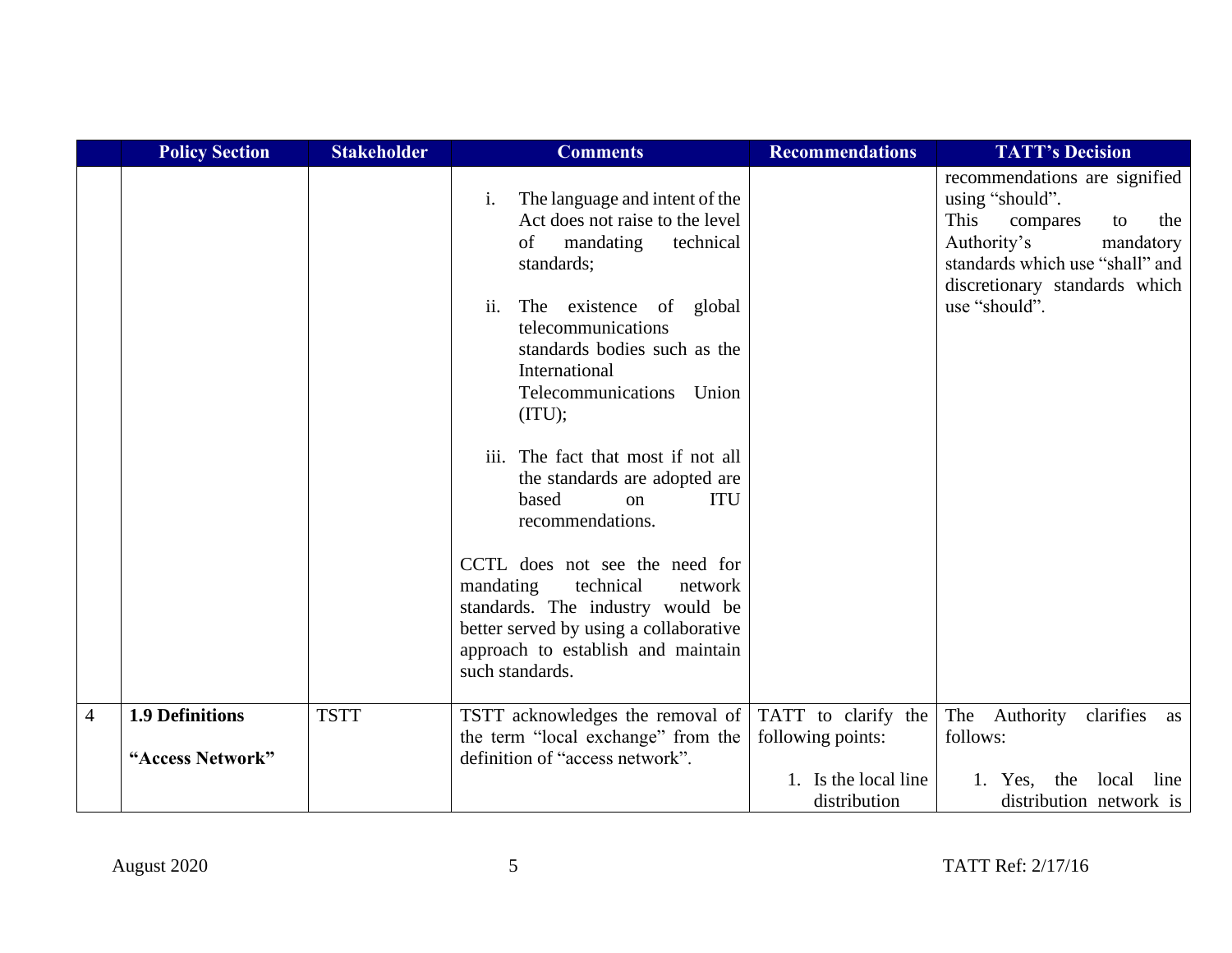| <b>Policy Section</b> | <b>Stakeholder</b> | <b>Comments</b>                                                                                                                                                                                                                                                                                    | <b>Recommendations</b>                                                                                                                                               | <b>TATT's Decision</b>                                                                                                                                                                                                                                     |
|-----------------------|--------------------|----------------------------------------------------------------------------------------------------------------------------------------------------------------------------------------------------------------------------------------------------------------------------------------------------|----------------------------------------------------------------------------------------------------------------------------------------------------------------------|------------------------------------------------------------------------------------------------------------------------------------------------------------------------------------------------------------------------------------------------------------|
|                       |                    | TSTT is however puzzled by the<br>reference "replacing the local line<br>distribution network".                                                                                                                                                                                                    | network<br>considered<br>to<br>be part of the<br>access                                                                                                              | considered part of the<br>access network.                                                                                                                                                                                                                  |
|                       |                    | TATT to clarify the following points:<br>1. Is the local line distribution<br>network considered to be part<br>of the access network?<br>2. Is it that only systems that<br>the<br>line<br>local<br>replace<br>distribution network is to be<br>considered<br>the<br>access<br>network?            | network?<br>2. Is it that only<br>that<br>systems<br>the<br>replace<br>local<br>line<br>distribution<br>network are to<br>be considered<br>the<br>access<br>network? | 2. No, the access network<br>includes the local line<br>distribution<br>network<br>and may also include<br>active electronics.                                                                                                                             |
|                       |                    | 3. What makes a point on the<br>Core Network "suitable" for<br>establishment of the access<br>network?<br>TATT has made some strides in<br>making the definition technology-<br>neutral, but it has to further review<br>the definition to make clear what it is<br>trying to include and exclude. | 3. What makes a<br>point on the<br>Core Network<br>"suitable" for<br>establishment<br>of the access<br>network?                                                      | 3. Factors that make a<br>point on the<br>core<br>network suitable<br>for<br>establishment of<br>the<br>access network include<br>the technology utilised,<br>the topology of the<br>network,<br>local<br>conditions and other<br>operator considerations. |
|                       |                    |                                                                                                                                                                                                                                                                                                    |                                                                                                                                                                      | A more technologically<br>neutral term "suitable<br>end point" was used in<br>the document, to cover                                                                                                                                                       |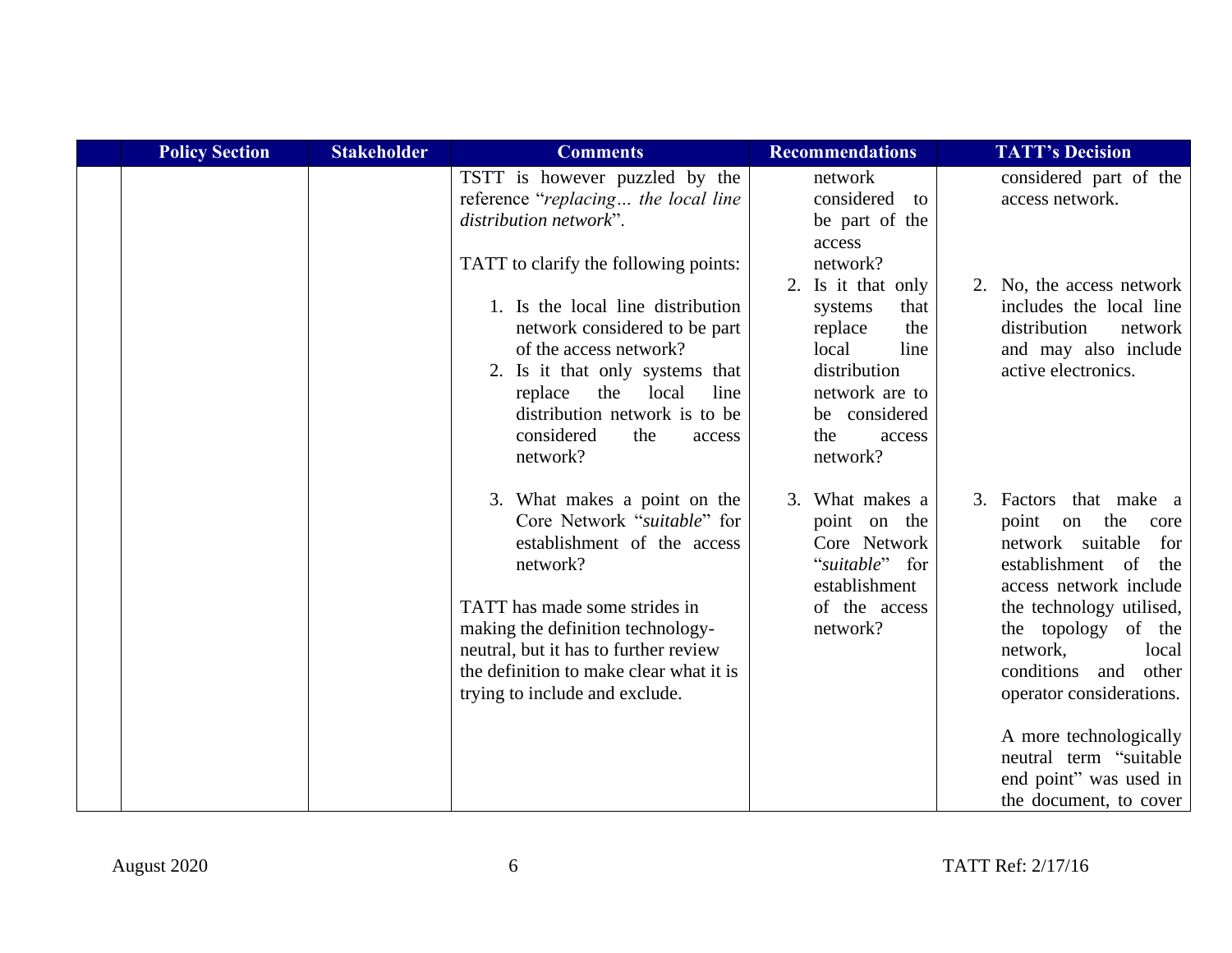|   | <b>Policy Section</b> | <b>Stakeholder</b> | <b>Comments</b>                       | <b>Recommendations</b> | <b>TATT's Decision</b>                 |
|---|-----------------------|--------------------|---------------------------------------|------------------------|----------------------------------------|
|   |                       |                    |                                       |                        | fixed<br>various<br>the                |
|   |                       |                    |                                       |                        | technologies that are                  |
|   |                       |                    |                                       |                        | deployed in Trinidad                   |
|   |                       |                    |                                       |                        | and Tobago. Examples                   |
|   |                       |                    |                                       |                        | of suitable end points on              |
|   |                       |                    |                                       |                        | a core network are                     |
|   |                       |                    |                                       |                        | points<br>of<br>presence               |
|   |                       |                    |                                       |                        | (POPs), a switch or                    |
|   |                       |                    |                                       |                        | head-end<br>node.<br>The               |
|   |                       |                    |                                       |                        | definition<br>of<br>access             |
|   |                       |                    |                                       |                        | network was amended                    |
|   |                       |                    |                                       |                        | in version 1.0 of the                  |
|   |                       |                    |                                       |                        | document, as follows:                  |
|   |                       |                    |                                       |                        | "Access network: a                     |
|   |                       |                    |                                       |                        | deployed<br>system                     |
|   |                       |                    |                                       |                        | between a suitable end                 |
|   |                       |                    |                                       |                        | point on the<br>core<br>network<br>and |
|   |                       |                    |                                       |                        | user<br>premises, replacing part       |
|   |                       |                    |                                       |                        | or the whole of the local              |
|   |                       |                    |                                       |                        | line<br>distribution                   |
|   |                       |                    |                                       |                        | network. An example of                 |
|   |                       |                    |                                       |                        | a suitable end point is a              |
|   |                       |                    |                                       |                        | switch."                               |
| 5 | 1.11 Compliance       | <b>CCTL</b>        | "Compliance<br>the<br>section,<br>In  |                        | Members of the TWG agreed to           |
|   | <b>Notation</b>       |                    | Notation", TATT has introduced the    |                        | the establishment of mandatory         |
|   |                       |                    | term "mandatory standards", with      |                        | standards.<br>Determining              |
|   | <b>Mandatory</b>      |                    | the notation "The concessionaires"    |                        | technical<br>standards<br>in           |
|   | <b>Standards</b>      |                    | shall comply fully with the standards |                        | collaboration with operators           |
|   |                       |                    | specified. CCTL has several issues    |                        | ensures that operators are part        |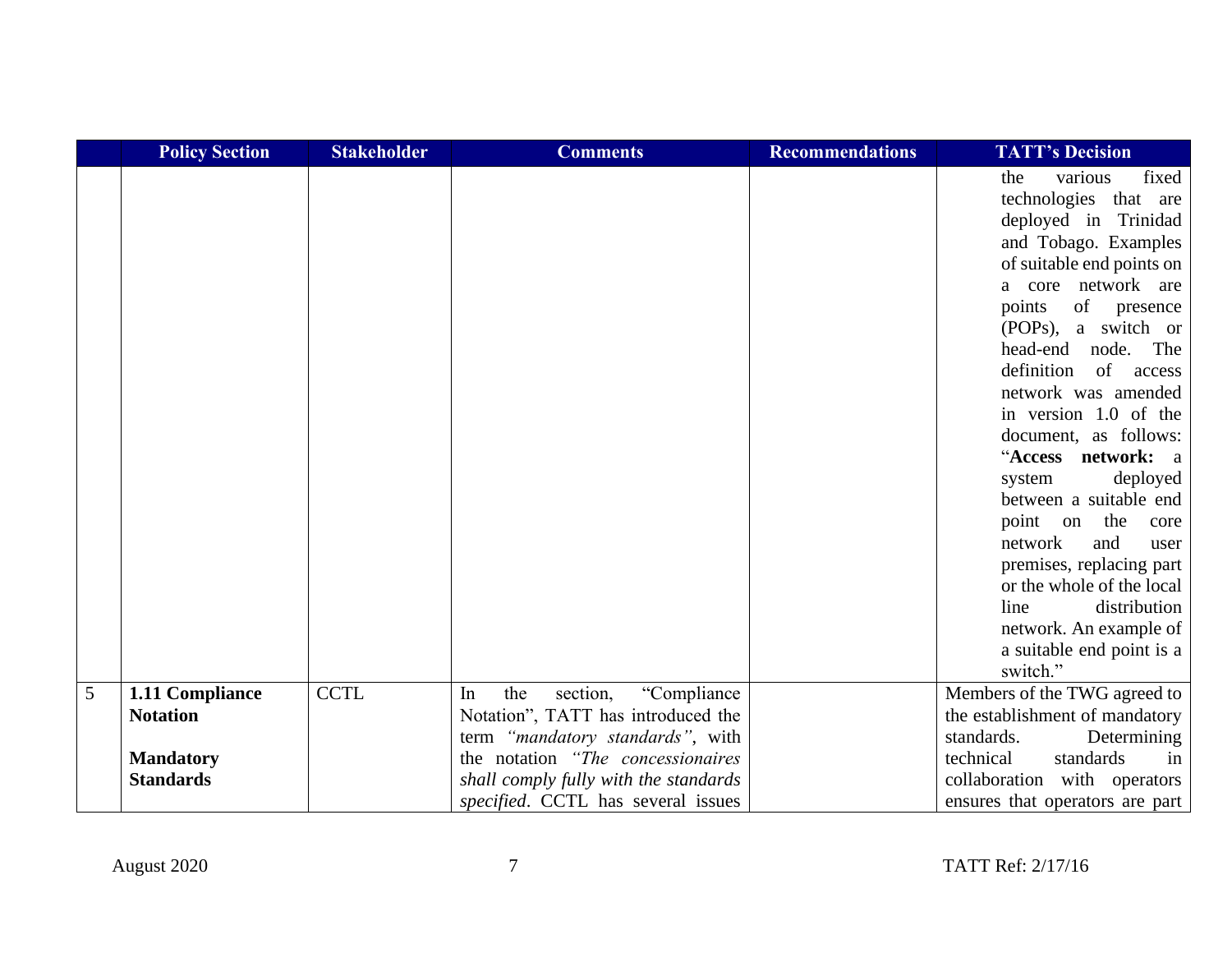| <b>Policy Section</b> | <b>Stakeholder</b> | <b>Comments</b>                                                                                                                                                                                                                                                                                                                                          | <b>Recommendations</b> | <b>TATT's Decision</b>                                                                                                                                                                                                                                                                                     |
|-----------------------|--------------------|----------------------------------------------------------------------------------------------------------------------------------------------------------------------------------------------------------------------------------------------------------------------------------------------------------------------------------------------------------|------------------------|------------------------------------------------------------------------------------------------------------------------------------------------------------------------------------------------------------------------------------------------------------------------------------------------------------|
|                       |                    | with this development. As noted<br>above we do not believe the language<br>and intent of the Act raise to the level<br>of mandating technical industry<br>standards.                                                                                                                                                                                     |                        | of the process of standards<br>setting and thus aids in the<br>establishment<br>of<br>agreed<br>standards.                                                                                                                                                                                                 |
|                       |                    | Concise<br>Oxford<br>English<br>The<br>defines<br>Dictionary<br>the<br>word<br>"standard" as<br>"a level of quality or attainment or a<br>level<br>required or<br>of<br>agreed<br>attainment."                                                                                                                                                           |                        |                                                                                                                                                                                                                                                                                                            |
|                       |                    | ITU technical network standards<br>inform most if not all the proposed<br>technical standards in the consultation<br>document. In explaining its approach<br>to setting standards, the ITU states,                                                                                                                                                       |                        |                                                                                                                                                                                                                                                                                                            |
|                       |                    | $^I \! I \! T U$<br>standards are voluntary<br>technical standards - conformance to<br>these standards is not mandatory<br>unless such conformance is mandated<br>national<br>law.<br>Although<br>by<br>implementation is voluntary, the<br>approval of ITU standards by<br>consensus helps to achieve the buy-in<br>of all stakeholders, increasing the |                        | technical<br>the<br>area of<br>In<br>ITU's<br>standards,<br>the<br>recommendations<br>serve<br>as<br>guidance for member countries<br>consider<br>and<br>adopt<br>to<br>accordingly. Therefore, the<br>expectation is for members to<br>consider such guidelines in the<br>establishment<br>of<br>national |

<sup>1</sup> [https://www.itu.int/en/mediacentre/backgrounders/Pages/itu-t-setting-the-standard.aspx,](https://www.itu.int/en/mediacentre/backgrounders/Pages/itu-t-setting-the-standard.aspx) accessed October 22, 2019.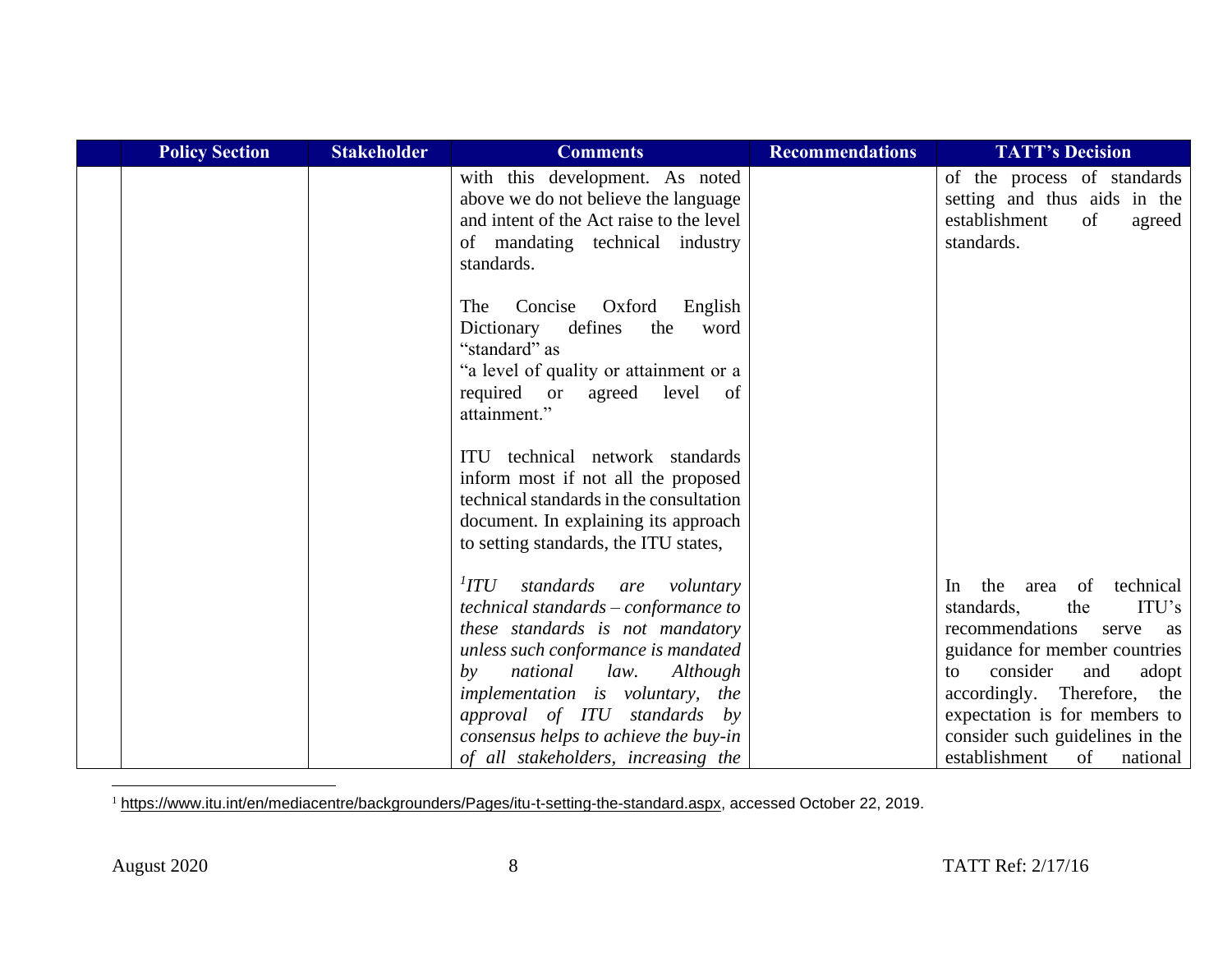| <b>Policy Section</b> | <b>Stakeholder</b> | <b>Comments</b>                                                                                                                                                                                                   | <b>Recommendations</b>                                                                                         | <b>TATT's Decision</b>                                                                                                                                  |
|-----------------------|--------------------|-------------------------------------------------------------------------------------------------------------------------------------------------------------------------------------------------------------------|----------------------------------------------------------------------------------------------------------------|---------------------------------------------------------------------------------------------------------------------------------------------------------|
|                       |                    | likelihood that these standards will be<br>implemented worldwide."<br>We believe that a similar consensus<br>approach could be adopted in                                                                         |                                                                                                                | standards.<br>The<br>mandatory<br>defined<br>in<br>the<br>standards<br>document are based on both<br>international and local industry<br>best practice. |
|                       |                    | Trinidad and Tobago.<br>It is noteworthy the while the notation<br>states that operators shall comply with                                                                                                        |                                                                                                                | Section 43 of the<br>Telecommunications Act,<br>Chap. 47:31 (the Act) requires<br>that the Authority take into                                          |
|                       |                    | the mandatory technical standards, no<br>information is provided about a<br>compliance framework. If there is no<br>compliance framework, then it begs<br>the question as to how compliance<br>will be monitored. |                                                                                                                | account:<br>"(d) the Convention;<br>(e) any applicable international<br>standards,<br>conventions and other                                             |
|                       |                    |                                                                                                                                                                                                                   |                                                                                                                | agreements; and<br>(f) any other relevant matters<br>having regard to the<br>circumstances of the case."                                                |
|                       |                    |                                                                                                                                                                                                                   |                                                                                                                | The Authority is empowered<br>under the Act to identify, adopt<br>or establish preferred technical<br>standards.                                        |
|                       |                    |                                                                                                                                                                                                                   | We recommend that a<br>collaborative<br>framework including<br>Authority<br>and<br>the<br>network operators be | Operators' compliance with<br>these technical standards will<br>be monitored through regular<br>audits<br>conducted<br>by<br>the                        |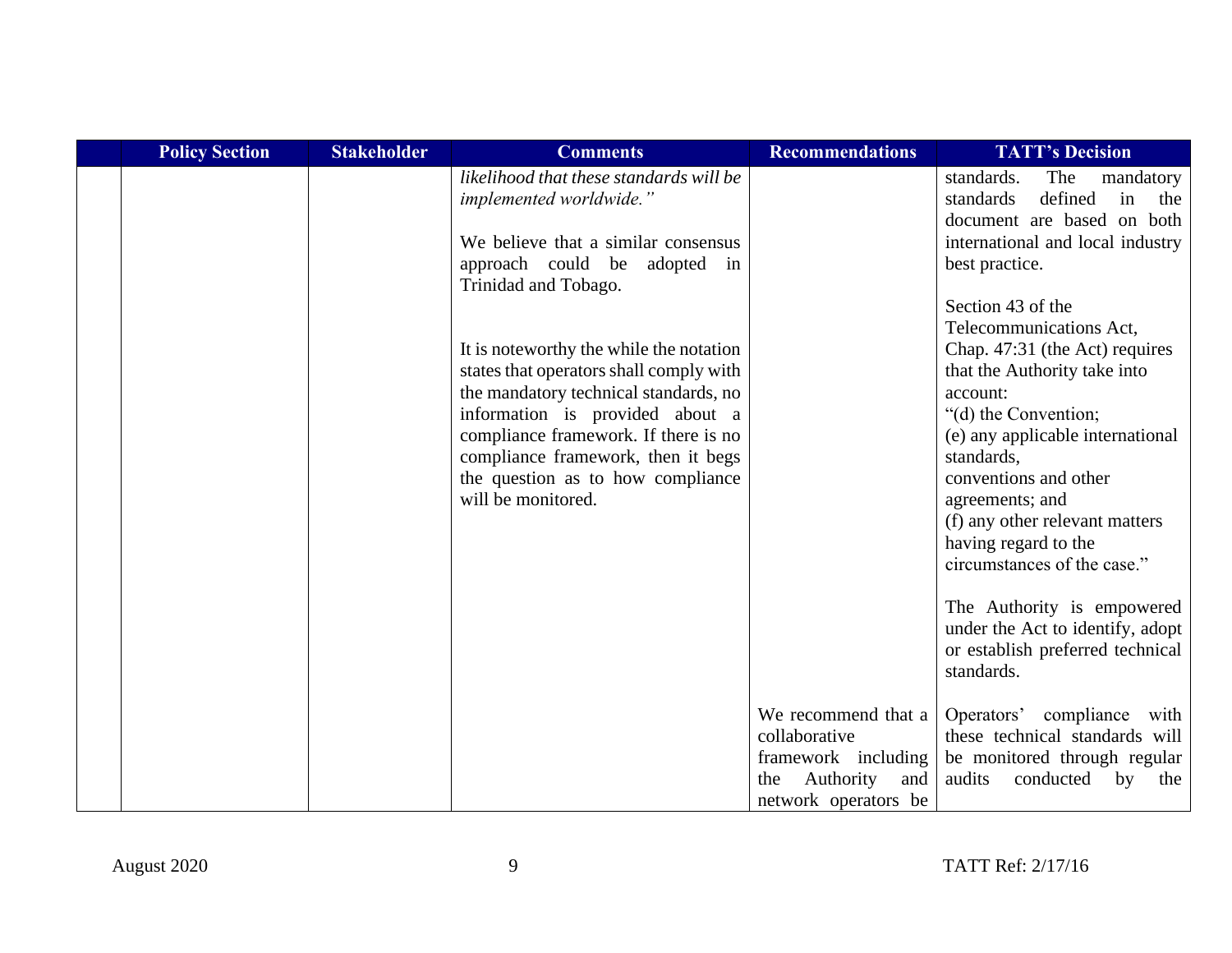| <b>Policy Section</b> | <b>Stakeholder</b> | <b>Comments</b>                                                                                                                                                                                                                                                                                                                                                                                 | <b>Recommendations</b>                                              | <b>TATT's Decision</b>                                                                                                                                                                                                                                                                                                                                                                                                                                                                                                                                                                                                                                                                                                                                                                       |
|-----------------------|--------------------|-------------------------------------------------------------------------------------------------------------------------------------------------------------------------------------------------------------------------------------------------------------------------------------------------------------------------------------------------------------------------------------------------|---------------------------------------------------------------------|----------------------------------------------------------------------------------------------------------------------------------------------------------------------------------------------------------------------------------------------------------------------------------------------------------------------------------------------------------------------------------------------------------------------------------------------------------------------------------------------------------------------------------------------------------------------------------------------------------------------------------------------------------------------------------------------------------------------------------------------------------------------------------------------|
|                       |                    | Further, there is no assessment of cost<br>implications to the industry. Good<br>regulatory practice requires that in<br>setting industry rules an appropriate<br>balance between costs and benefits is<br>necessary.<br>We do not see the need to mandate<br>technical industry standards. Industry<br>collaboration would be more efficient<br>and effective in achieving desired<br>results. | used to establish and<br>technical<br>monitor<br>network standards. | Authority, in collaboration with<br>operators.<br>Where natural disasters are<br>foreseeable,<br>a responsible<br>regulator should weigh the cost<br>of applying these standards<br>against<br>the<br>human<br>and<br>infrastructural losses that may<br>be suffered in the absence of<br>such standards. Generally, in<br>the face of the deleterious<br>impact that natural disasters can<br>have on a country, the cost of<br>applying these standards may<br>not be unreasonable and would<br>ultimately<br>enhance<br>the<br>resilience<br>of the<br>public<br>telecommunications<br>infrastructure in Trinidad and<br>Tobago.<br>Authority<br>The<br>took<br>a<br>collaborative approach through<br>the TWG to find that balance,<br>so that realistic standards could<br>be proposed. |
|                       |                    |                                                                                                                                                                                                                                                                                                                                                                                                 |                                                                     |                                                                                                                                                                                                                                                                                                                                                                                                                                                                                                                                                                                                                                                                                                                                                                                              |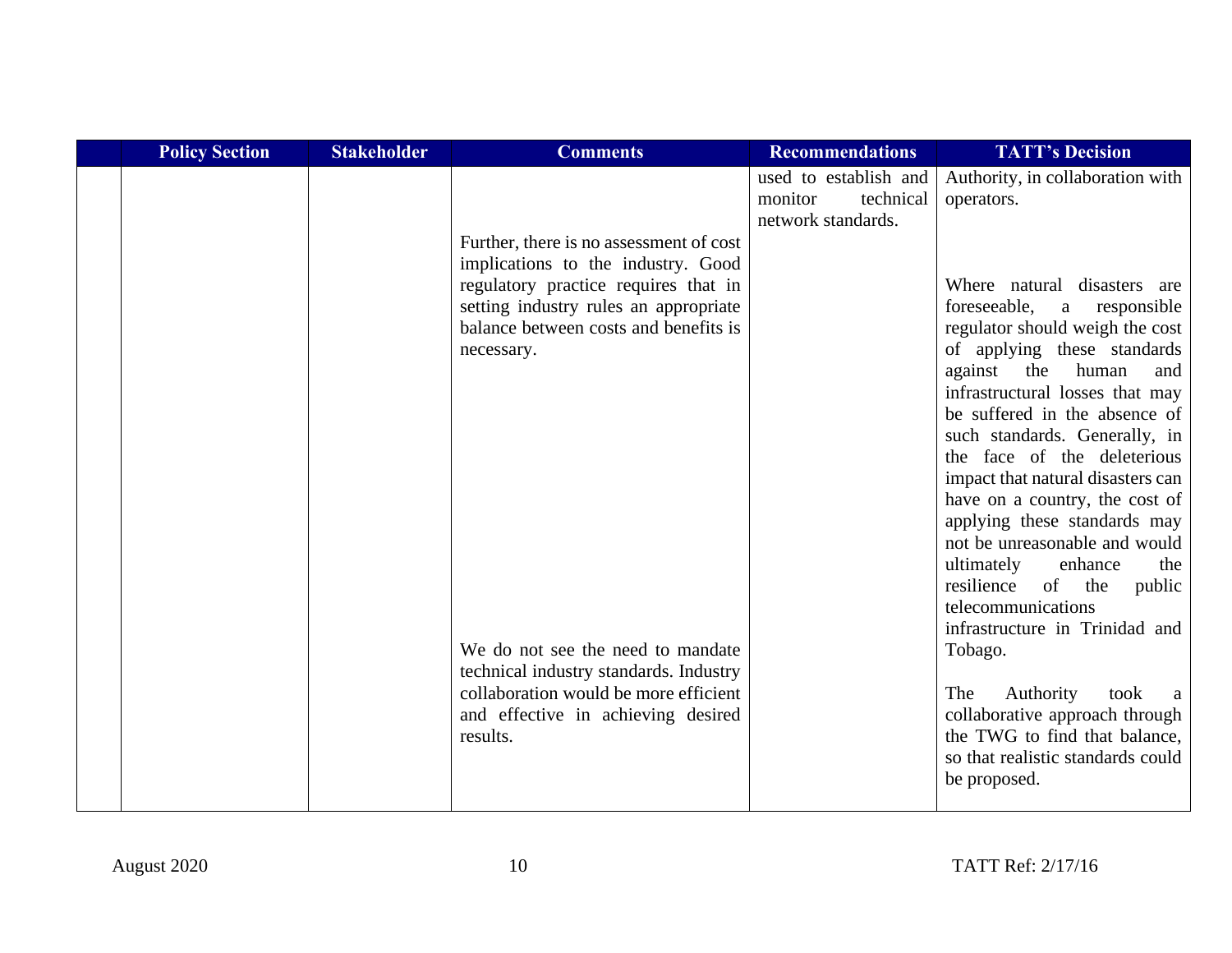| <b>Policy Section</b> | <b>Stakeholder</b> | <b>Comments</b> | <b>Recommendations</b> | <b>TATT's Decision</b>                                                                                                                                                                                                                                                                                                                                                                                                                                                                                                |
|-----------------------|--------------------|-----------------|------------------------|-----------------------------------------------------------------------------------------------------------------------------------------------------------------------------------------------------------------------------------------------------------------------------------------------------------------------------------------------------------------------------------------------------------------------------------------------------------------------------------------------------------------------|
|                       |                    |                 |                        | To establish much needed, yet<br>practicable, technical standards<br>to mitigate the effects of natural<br>and man-made disasters on<br>public<br>fixed<br>telecommunications networks,<br>the Authority, through the<br>TWG, solicited industry best<br>practices from the fixed line<br>operators. Such best practices,<br>with<br>the<br>along<br>ITU-T<br>recommendations, were used in<br>formulating these standards,<br>(mandatory and discretionary),<br>as agreed on by representatives<br>of the operators. |
|                       |                    |                 |                        | Operators would not know the<br>minimum requirement of the<br>without<br>regulator<br>the<br>establishment of standards. For<br>example,<br>the<br>mandatory<br>technical standard 37, which<br>relates to back-up power on<br>network<br>active<br>access<br>electronics, is six hours. If such<br>a timeframe is not established<br>by the Authority, operators may<br>over or under provision back-up                                                                                                              |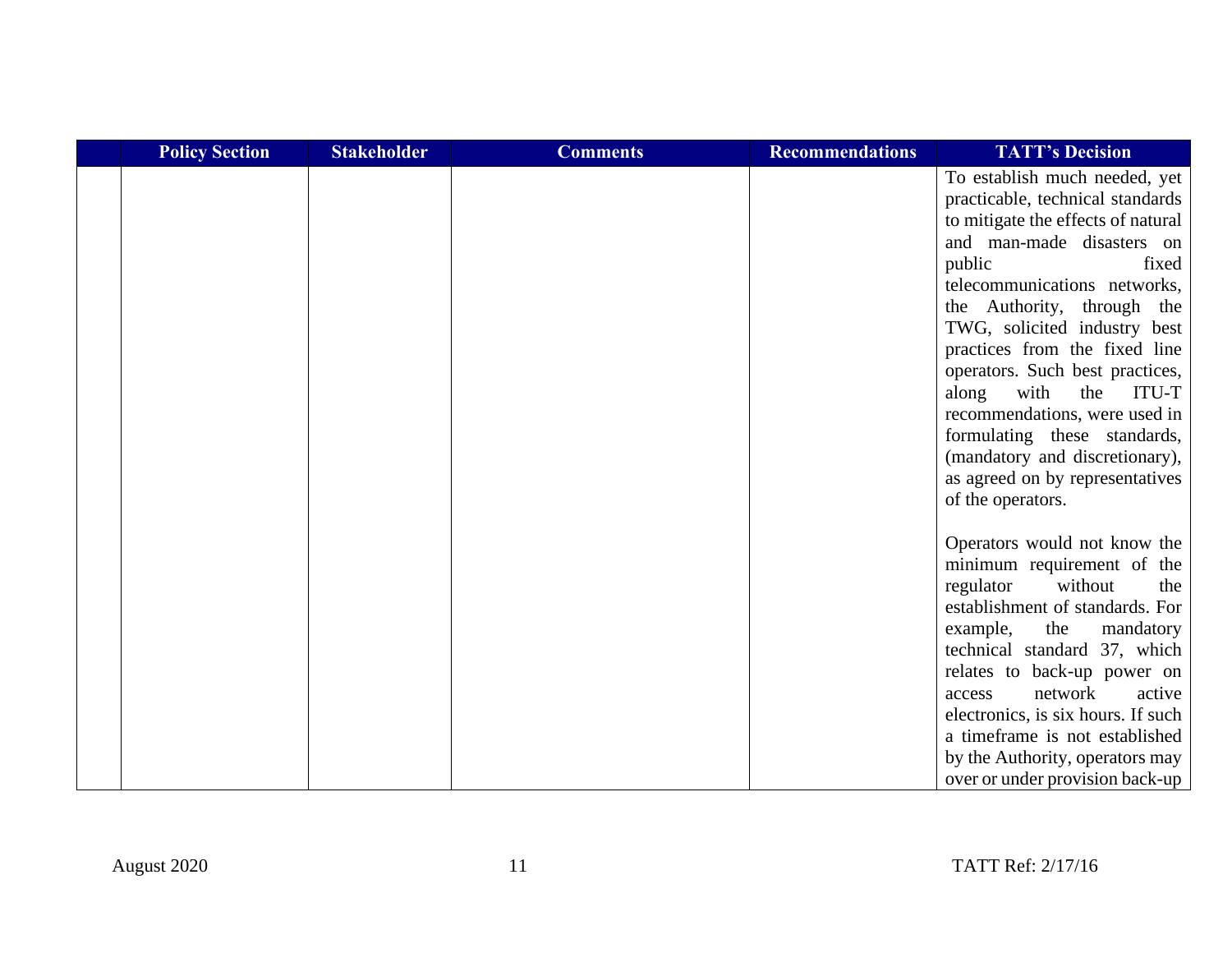|   | <b>Policy Section</b>                    | <b>Stakeholder</b> | <b>Comments</b>                                                                                                                                                                                                                                                                                                                                                                                                                                                                                                                                                                                                                                                                                                                     | <b>Recommendations</b>                                                                                                                                                            | <b>TATT's Decision</b>                                                                                                                                                                                                                                                                                                                                                                                                                                                                                                                                                                                                                                                |
|---|------------------------------------------|--------------------|-------------------------------------------------------------------------------------------------------------------------------------------------------------------------------------------------------------------------------------------------------------------------------------------------------------------------------------------------------------------------------------------------------------------------------------------------------------------------------------------------------------------------------------------------------------------------------------------------------------------------------------------------------------------------------------------------------------------------------------|-----------------------------------------------------------------------------------------------------------------------------------------------------------------------------------|-----------------------------------------------------------------------------------------------------------------------------------------------------------------------------------------------------------------------------------------------------------------------------------------------------------------------------------------------------------------------------------------------------------------------------------------------------------------------------------------------------------------------------------------------------------------------------------------------------------------------------------------------------------------------|
|   |                                          |                    |                                                                                                                                                                                                                                                                                                                                                                                                                                                                                                                                                                                                                                                                                                                                     |                                                                                                                                                                                   | power, leading to inconsistency<br>in service availability.<br>compliance<br>Also,<br>and<br>enforcement are not possible<br>without the establishment of<br>clearly identified standards by<br>the regulator.                                                                                                                                                                                                                                                                                                                                                                                                                                                        |
| 6 | <b>Discretionary</b><br><b>Standards</b> | <b>CCTL</b>        | With respect to "Discretionary<br>Standards", the notation states,<br>"A concessionaire may comply with<br>the standard as specified. There may<br>exist valid reasons in particular<br>circumstances where a standard<br>cannot be implemented; in this<br>regard, if the concessionaire chooses<br>not to comply with the standard, the<br>full implications of the case must be<br>understood and carefully considered<br>by the concessionaire."<br>Given the nature of these standards<br>we believe that these could be better<br>managed within a collaborative<br>framework with operators and the<br>regulator. CCTL is seeking to better<br>understand the merits of establishing<br>such<br>approach<br>to setting<br>an | CCTL is requesting<br>that TATT<br>provides<br>examples<br>of<br>jurisdictions<br>where<br>there is a<br>similar<br>approach<br>of<br>establishing<br>discretionary<br>standards. | For a number of reasons, it may<br>not always be possible to<br>implement the discretionary<br>standards laid<br>out in this<br>document. Examples include<br>the need for permission to be<br>granted from another party to<br>implement a standard or it may<br>prohibitive<br>be<br>cost<br>to<br>implement.<br>During the discussions at the<br>TWG meetings, which involved<br>inputs from representatives of<br>both the Authority and the fixed<br>line operators, the level of<br>importance and practicability<br>for each standard was assessed,<br>to determine which standards<br>should<br>be<br>mandatory<br><b>or</b><br>discretionary. Therefore, the |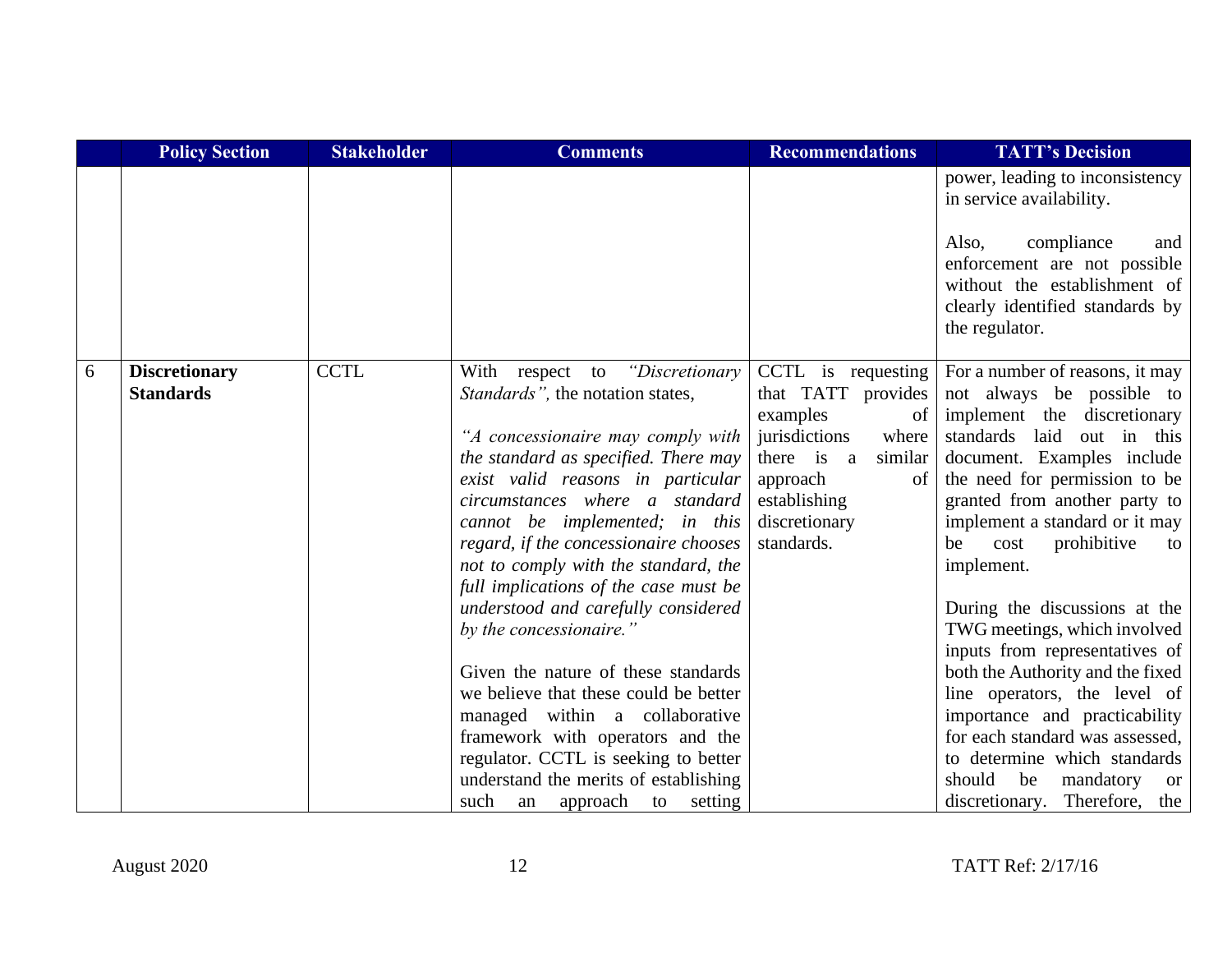|                | <b>Policy Section</b>                                                                               | <b>Stakeholder</b> | <b>Comments</b>                                                                                                                                                         | <b>Recommendations</b>                                                                                    | <b>TATT's Decision</b>                                                                                                                                                                                                                                                                                                                                                                                                                                                                                                                                                                                                                                                                                                                                 |
|----------------|-----------------------------------------------------------------------------------------------------|--------------------|-------------------------------------------------------------------------------------------------------------------------------------------------------------------------|-----------------------------------------------------------------------------------------------------------|--------------------------------------------------------------------------------------------------------------------------------------------------------------------------------------------------------------------------------------------------------------------------------------------------------------------------------------------------------------------------------------------------------------------------------------------------------------------------------------------------------------------------------------------------------------------------------------------------------------------------------------------------------------------------------------------------------------------------------------------------------|
|                |                                                                                                     |                    | technical<br>industry<br>discretionary<br>standards. It would therefore be<br>helpful to identify<br>any other<br>jurisdiction in which such<br>an<br>approach is used. |                                                                                                           | management, or classification,<br>of these standards was done in<br>collaboration with the industry.<br>Another<br>telecommunications<br>regulatory body within the<br>Caribbean<br>that<br>sets<br>requirements<br>and<br>recommendations (mandatory<br>and discretionary standards) is<br>the OUR, Jamaica. Also, the<br>Trinidad and Tobago Bureau of<br>Standards (TTBS)<br>and the<br><b>CARICOM</b><br>Regional<br>Organisation for Standards and<br>Quality (CROSQ), set both<br>mandatory<br>and<br>voluntary<br>standards.<br>Although<br>the<br>discretionary<br>standards<br>established by the Authority are<br>not purely voluntary, they do<br>allow the operators some<br>with regards<br>leeway<br>to<br>implementing these standards. |
| $\overline{7}$ | Section $3.1.2 -$<br><b>Technical Standards</b><br>for<br><b>Telecommunications</b><br><b>Poles</b> | Digicel            | We have noted that standards for the<br>use of road reserves for pole planting<br>have not been included.                                                               | Whilst<br>Digicel<br>that the<br>appreciates<br>Authority<br>may<br>not<br>have authority<br>over<br>road | The Authority thanks Digicel<br>for its recommendation and<br>agrees that standards regarding<br>which<br>the<br>location<br>at<br>reserves, telecommunications poles are                                                                                                                                                                                                                                                                                                                                                                                                                                                                                                                                                                              |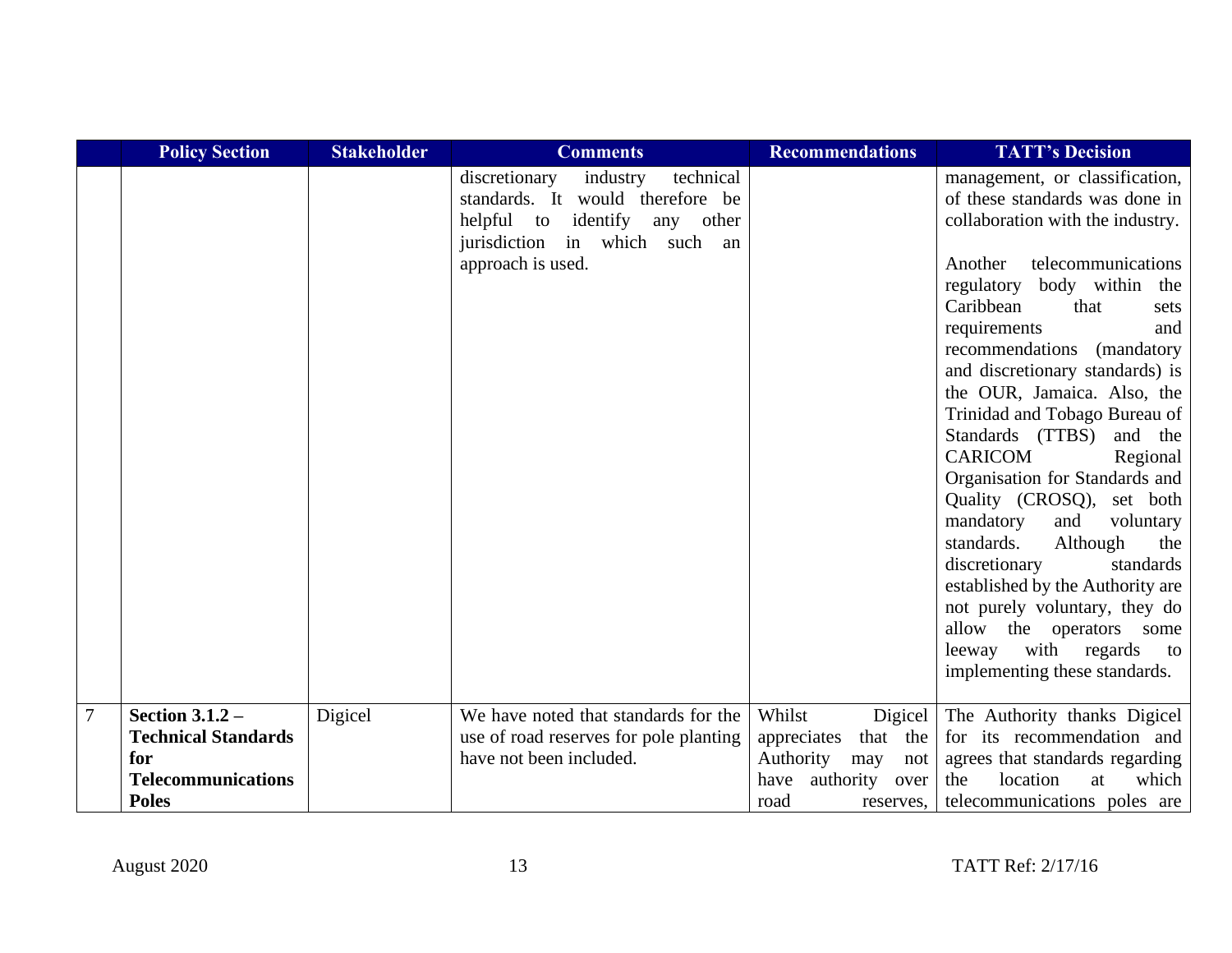| <b>Policy Section</b> | <b>Stakeholder</b> | <b>Comments</b> | <b>Recommendations</b>    | <b>TATT's Decision</b>            |
|-----------------------|--------------------|-----------------|---------------------------|-----------------------------------|
|                       |                    |                 | telecommunications        | planted in relation to road       |
|                       |                    |                 | poles are a vital part of | reserves, such as minimum         |
|                       |                    |                 | the                       | distance from the curb, should    |
|                       |                    |                 | telecommunications        | be established. The Authority     |
|                       |                    |                 | infrastructure and as     | shall facilitate discussions on   |
|                       |                    |                 | such we ask that the      | matter<br>between<br>the<br>this  |
|                       |                    |                 | Authority work with       | operators and parties who are     |
|                       |                    |                 | the relevant authorities  | involved, such as T&TEC, the      |
|                       |                    |                 | in creating standards     | Regulated<br>Industries           |
|                       |                    |                 | for the planting of       | (RIC)<br>Commission<br>under      |
|                       |                    |                 | telecommunications        | whose purview T&TEC falls,        |
|                       |                    |                 | poles on road reserves    | and<br>city<br>and<br>municipal   |
|                       |                    |                 | with<br>recommended       | corporations.                     |
|                       |                    |                 | minimum<br>distances      |                                   |
|                       |                    |                 | from the edge of the      | Currently, with regards to both   |
|                       |                    |                 | roadway<br>being          | T&TEC<br>and<br>the               |
|                       |                    |                 | specified.                | telecommunications<br>industry    |
|                       |                    |                 |                           | within Trinidad and Tobago,       |
|                       |                    |                 |                           | there is no standard that         |
|                       |                    |                 |                           | specifies the minimum distance    |
|                       |                    |                 |                           | at which a light pole or          |
|                       |                    |                 |                           | telecommunications pole must      |
|                       |                    |                 |                           | be planted away from the road.    |
|                       |                    |                 |                           | This is due mainly to the width   |
|                       |                    |                 |                           | of<br>pavements<br>varying        |
|                       |                    |                 |                           | throughout<br>Trinidad<br>and     |
|                       |                    |                 |                           | Trinidad, as the boundaries of    |
|                       |                    |                 |                           | properties tend to vary. There is |
|                       |                    |                 |                           | also the unfortunate local        |
|                       |                    |                 |                           | practice, by both residential and |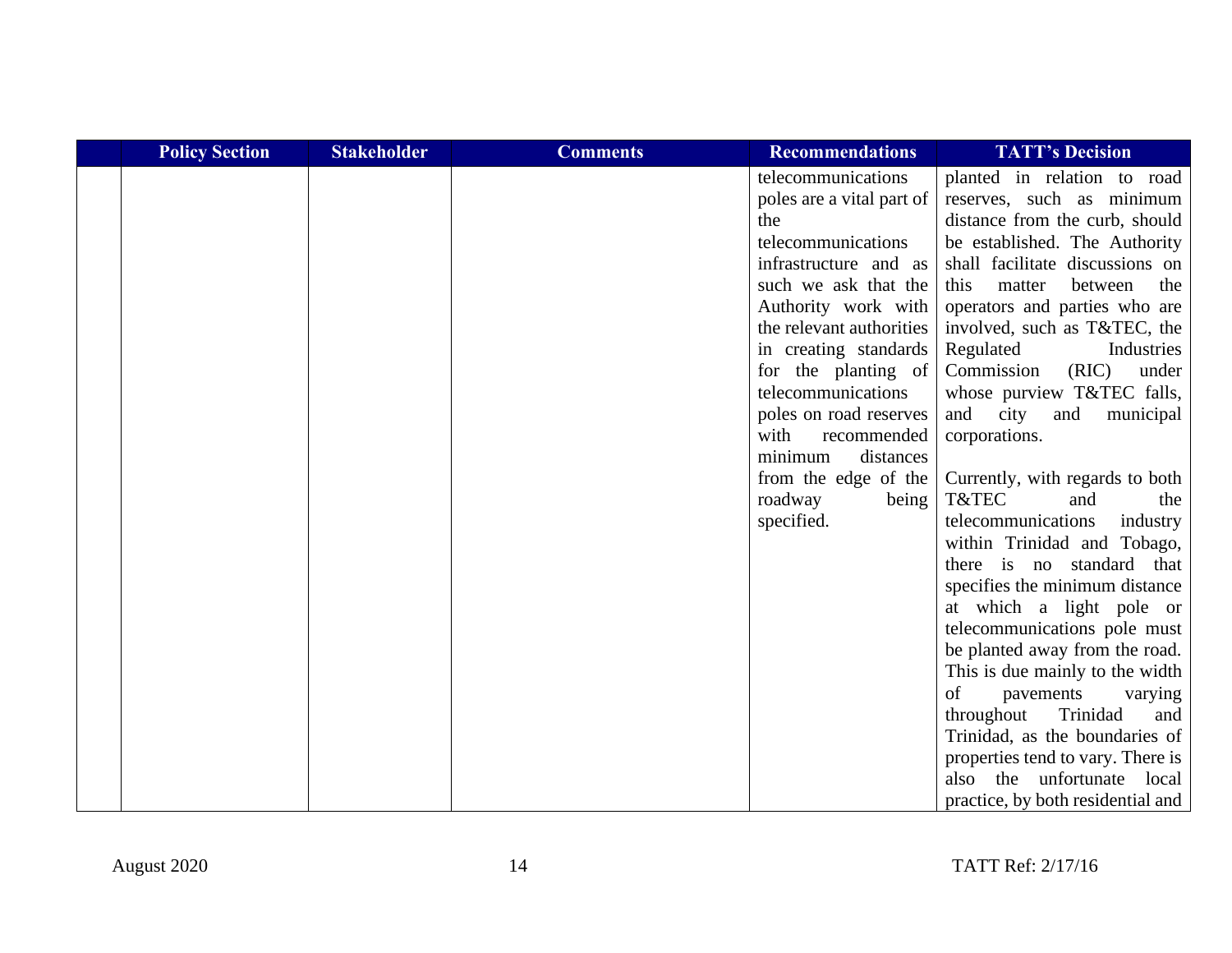|   | <b>Policy Section</b>     | <b>Stakeholder</b> | <b>Comments</b>                                                                                                                                                                                                                                                                                                                                                             | <b>Recommendations</b>           | <b>TATT's Decision</b>                                                                                                                                                                                                                                                                                                                                                                                                                                                                                                                                                                             |
|---|---------------------------|--------------------|-----------------------------------------------------------------------------------------------------------------------------------------------------------------------------------------------------------------------------------------------------------------------------------------------------------------------------------------------------------------------------|----------------------------------|----------------------------------------------------------------------------------------------------------------------------------------------------------------------------------------------------------------------------------------------------------------------------------------------------------------------------------------------------------------------------------------------------------------------------------------------------------------------------------------------------------------------------------------------------------------------------------------------------|
|   |                           |                    |                                                                                                                                                                                                                                                                                                                                                                             |                                  | commercial<br>interests,<br>of<br>encroaching on road reserves,<br>thereby making it difficult to<br>construct pole routes<br>and<br>establish such a standard.                                                                                                                                                                                                                                                                                                                                                                                                                                    |
| 8 | <b>3.1.2.2 Bush Fires</b> | <b>TSTT</b>        | The construction of firebreaks around<br>poles in rural areas will be time-<br>consuming and very costly, as this has<br>to be done a few times each year.<br>There are too many poles to construct<br>firebreaks. Bush fires are not as<br>prevalent on road reserves and<br>therefore do not cause a major<br>problem for utilities<br>through<br>disruption of services. | This<br>should<br>be<br>omitted. | During the peak of the dry<br>season, bush fires frequently<br>occur in road reserves along<br>major roadways such as<br>highways. Such fires result in<br>breaks in access and transport<br>network cables. The damage<br>by bushfires<br>caused<br>to<br>telecommunications poles and<br>cables would be reduced by<br>constructing firebreaks around<br>telecommunications poles that<br>are at risk from bushfires.<br>operator's equipment<br>The<br>would be safeguarded and<br>service availability to<br>the<br>would<br>communities<br>be<br>maintained by adherence to this<br>standard. |
|   |                           |                    |                                                                                                                                                                                                                                                                                                                                                                             |                                  | Discretionary standard 4 was<br>revised as follows in version<br>1.0 of the document:                                                                                                                                                                                                                                                                                                                                                                                                                                                                                                              |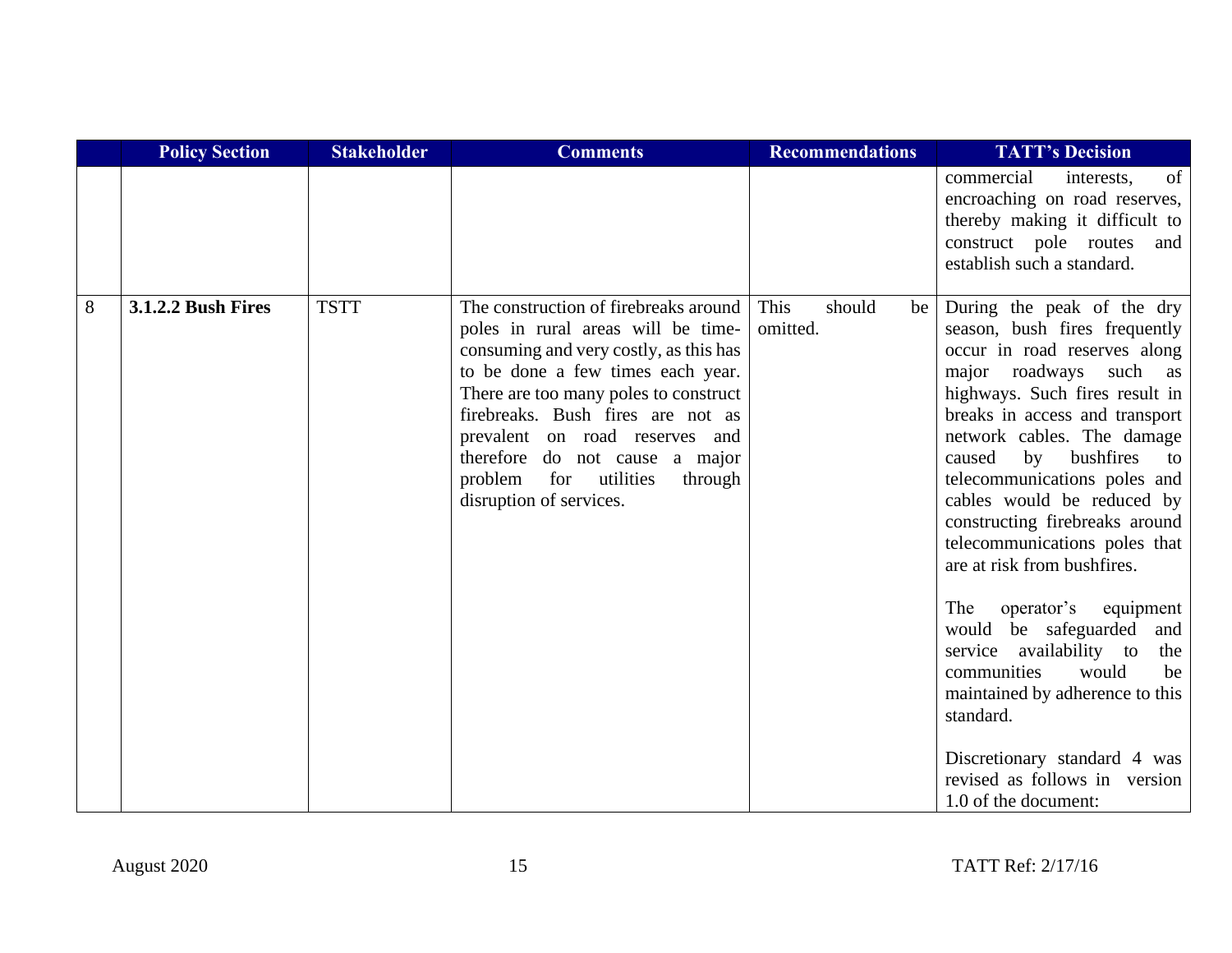|   | <b>Policy Section</b>                                                                                                  | <b>Stakeholder</b> | <b>Comments</b>                                                                                                                                                                                                                                                                                                                                     | <b>Recommendations</b>                                                                                                                              | <b>TATT's Decision</b>                                                                                                                                                                                                                                                                                                                                                                                                                                                                                            |
|---|------------------------------------------------------------------------------------------------------------------------|--------------------|-----------------------------------------------------------------------------------------------------------------------------------------------------------------------------------------------------------------------------------------------------------------------------------------------------------------------------------------------------|-----------------------------------------------------------------------------------------------------------------------------------------------------|-------------------------------------------------------------------------------------------------------------------------------------------------------------------------------------------------------------------------------------------------------------------------------------------------------------------------------------------------------------------------------------------------------------------------------------------------------------------------------------------------------------------|
|   |                                                                                                                        |                    | The major problem that arises from<br>vegetation affecting utilities that<br>result in service disruption in rural<br>areas is fallen trees during strong<br>winds.<br>Thus, trees along pole routes should<br>be trimmed/pruned to avoid fallen<br>tree branches coming into contact<br>with overhead cables during adverse<br>weather conditions. |                                                                                                                                                     | "Firebreaks"<br>should<br>be<br>constructed around the base of<br>telecommunications<br>poles,<br>particularly those deployed in<br>areas that are prone to bush<br>fires."<br>Areas prone to bush fires<br>include rural areas and the<br>verges of roadways.<br>The Authority thanks TSTT for<br>its comment and asks TSTT to<br>note that the trimming of trees<br>along pole routes to avoid fallen<br>tree branches coming into<br>contact with overhead cables is<br>stated in discretionary standard<br>1. |
| 9 | 3.1.2 Technical<br><b>Standards for</b><br><b>Telecommunica</b><br>tions Poles<br>3.1.2.1 Hurricane<br>or Strong Winds | <b>CCTL</b>        | We note that the Authority is<br>maintaining that in areas where wind<br>conditions are at the highest, two<br>guyed wires shall be attached to every<br>second intermediate pole.                                                                                                                                                                  | <b>CCTL</b><br>recommends<br>that<br>the<br>current<br>practice guying for<br>poles that are set at an<br>angle is considered<br>industry standard. | ITU-T<br>According<br>to<br>recommendation L.89. Design<br>of<br>suspension<br>wires,<br>telecommunication poles and<br>guy-lines for optical access<br>networks (2012), the tying of<br>two guyed wires applies mainly                                                                                                                                                                                                                                                                                           |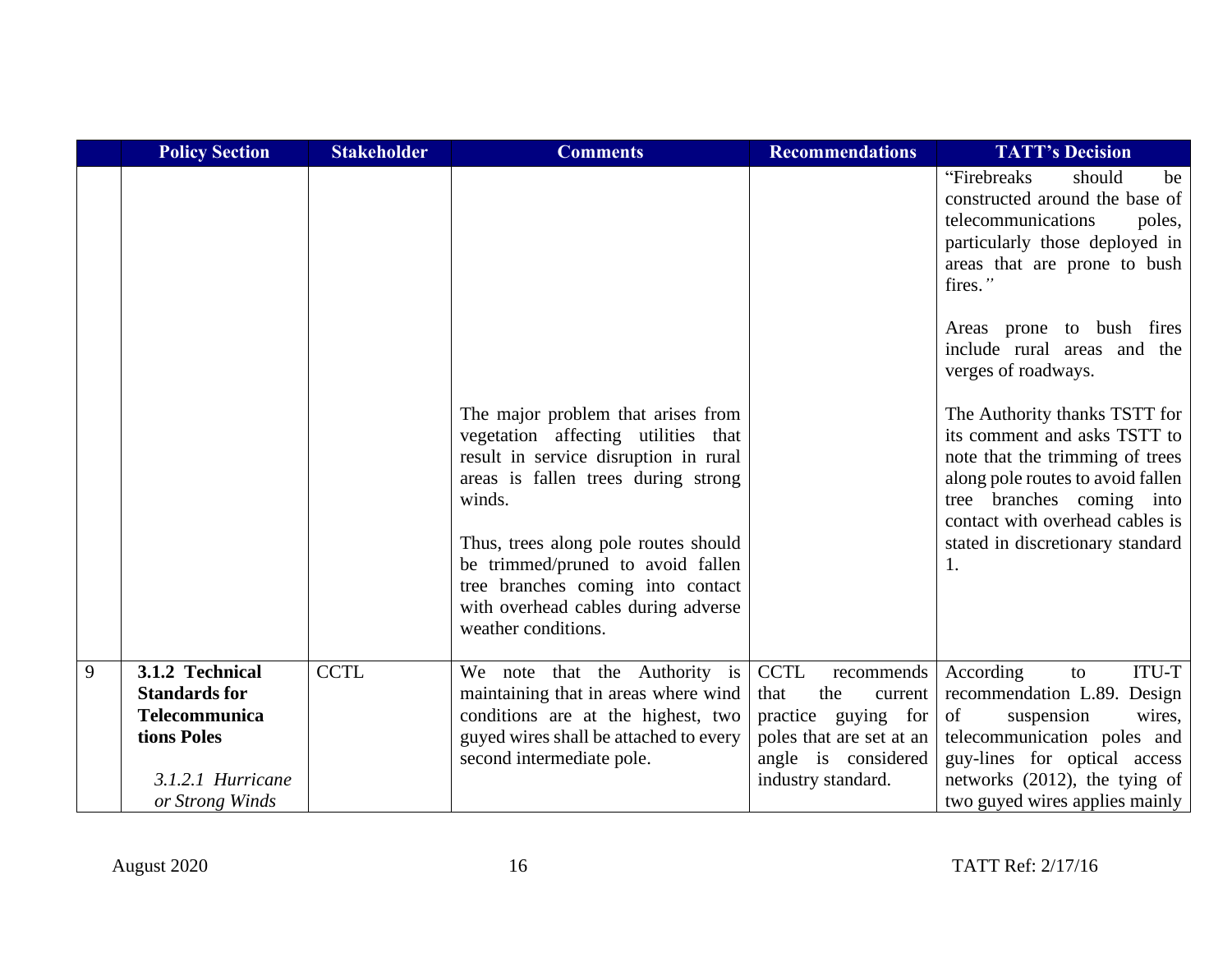| <b>Policy Section</b>      | <b>Stakeholder</b> | <b>Comments</b>                           | <b>Recommendations</b> | <b>TATT's Decision</b>             |
|----------------------------|--------------------|-------------------------------------------|------------------------|------------------------------------|
|                            |                    | Current industry practice is that         |                        | to every second intermediate       |
| <b>Mandatory Standard;</b> |                    | guying is normally done using two         |                        | pole located within areas that     |
|                            |                    | guy wires for poles that are set at an    |                        | experience very high winds.        |
| 16) In areas where         |                    | angle, but not for poles in a straight    |                        | The standards defined in this      |
| wind conditions are at     |                    | line. This is the case for example        |                        | document were developed            |
| the highest, two guyed     |                    | where an operator uses poles planted      |                        | through a TWG that included        |
| wires shall be             |                    | by T & Tec. CCTL believes that            |                        | representatives from the fixed     |
| attached to every          |                    | where poles are in a straight line, it is |                        | line operators and thus reflect    |
| second intermediate        |                    | not necessary to attach guy wires to      |                        | best practice within<br>the        |
| pole.                      |                    | every second intermediate pole. This      |                        | telecommunications industry.       |
|                            |                    | mandatory standard to attach guy          |                        |                                    |
|                            |                    | wires to every second intermediate        |                        | Although<br>fixed                  |
|                            |                    | pole is not necessary. It would only      |                        | telecommunications operators       |
|                            |                    | serve to introduce additional costs to    |                        | commonly attach aerial cables      |
|                            |                    | the industry.                             |                        | to T&TEC poles, the standard       |
|                            |                    |                                           |                        | of tying two guyed wires to        |
|                            |                    | We maintain that the current practice     |                        | T&TEC poles that are set at an     |
|                            |                    | of guying for poles that are set at an    |                        | angle is within the purview of     |
|                            |                    | angle should be the accepted              |                        | T&TEC and not of the               |
|                            |                    | standard.                                 |                        | Authority. Mandatory standard      |
|                            |                    |                                           |                        | 16 applies to poles installed by   |
|                            |                    |                                           |                        | fixed line telecommunications      |
|                            |                    |                                           |                        | operators<br>to<br>support         |
|                            |                    |                                           |                        | telecommunications<br>outside      |
|                            |                    |                                           |                        | plant equipment and cables.        |
|                            |                    |                                           |                        | It should be noted that even       |
|                            |                    |                                           |                        | though this is a mandatory         |
|                            |                    |                                           |                        | standard, it applies only to poles |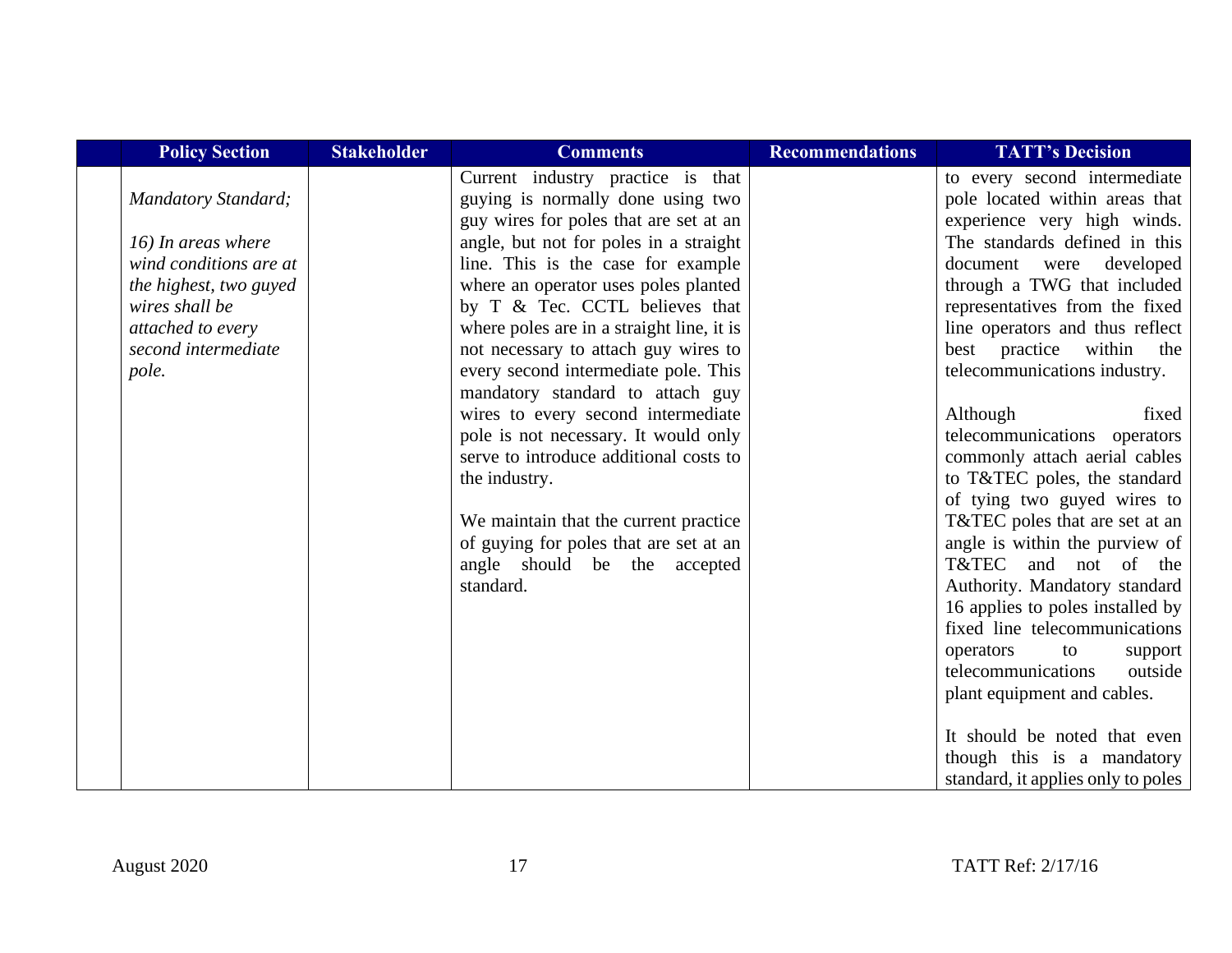|    | <b>Policy Section</b>     | <b>Stakeholder</b> | <b>Comments</b>                         | <b>Recommendations</b>       | <b>TATT's Decision</b>                                             |
|----|---------------------------|--------------------|-----------------------------------------|------------------------------|--------------------------------------------------------------------|
|    |                           |                    |                                         |                              | located in areas that experience<br>high winds on a regular basis. |
|    |                           |                    |                                         |                              |                                                                    |
| 10 | 3.1.4.3 Earthquakes       | <b>TSTT</b>        | TSTT uses DWV pipes for the             | Schedule<br><b>PVC</b><br>40 | The Authority agrees with                                          |
|    |                           |                    | majority of its underground systems     | pipes should be used in      | TSTT's recommendation that                                         |
|    |                           |                    | as these are encased in concrete mix    | underground systems          | drain, waste, vent (DWV) PVC                                       |
|    |                           |                    | to maintain its shape and rigidity. The | where it is buried in a      | be used for conduits encased in                                    |
|    |                           |                    | use of concrete mix for backfilling of  | sand mix layer. TSTT         | reinforced concrete.                                               |
|    |                           |                    | duct tracks is recommended by the       | if<br>that<br>proposes       |                                                                    |
|    |                           |                    | Ministry of Works along their           | conduits are encased in      | Mandatory standard 23 was                                          |
|    |                           |                    | roadways to avoid sinks on roadway      | concrete, then the less      | amended in version 1.0 of the                                      |
|    |                           |                    | due to material settlements that occur  | expensive<br><b>DWV</b>      | follows:<br>document<br>as                                         |
|    |                           |                    | after installation. Schedule 40 PVC     | conduits<br>be<br>can        | "Underground ducts made of                                         |
|    |                           |                    | pipes are only used if conduits are     | utilised.                    | either schedule 40 PVC, at a                                       |
|    |                           |                    | buried in sand and where no concrete    |                              | minimum,<br>high-density<br><b>or</b>                              |
|    |                           |                    | is used. If there are any earth         |                              | polyethylene (HDPE) shall be                                       |
|    |                           |                    | movements, the ducts encased in         |                              | used. For underground ducts                                        |
|    |                           |                    | concrete will shift at the weakest      |                              | encased in reinforced concrete,                                    |
|    |                           |                    | point which is at the pipe joints and   |                              | drain, waste, vent (DWV) PVC                                       |
|    |                           |                    | therefore does not affect the integrity |                              | can be used."                                                      |
|    |                           |                    | of the cables.                          |                              |                                                                    |
| 11 | 3.1.2.4 Landslides        | <b>CCTL</b>        | We note the slight amendment in the     | CCTL is requesting           | The Authority's philosophy in                                      |
|    |                           |                    | description of the standard from        | that TATT clarifies its      | establishing<br>discretionary                                      |
|    | Discretionary             |                    | which<br>"areas<br>are<br>prone<br>to   | philosophy<br>for            | technical standards is that they                                   |
|    | Standard:                 |                    | landslides" to "areas which are         | establishing                 | give the operators leeway with                                     |
|    |                           |                    | known to be prone to landslides",       | discretionary technical      | regards to implementing these                                      |
|    | (5)                       |                    |                                         | network standards.           | standards. The implementation                                      |
|    | <b>Telecommunications</b> |                    | If an area is known to be prone to      |                              | of a discretionary standard will                                   |
|    |                           |                    | landslides it would not be in an        |                              | depend on practicality, need,                                      |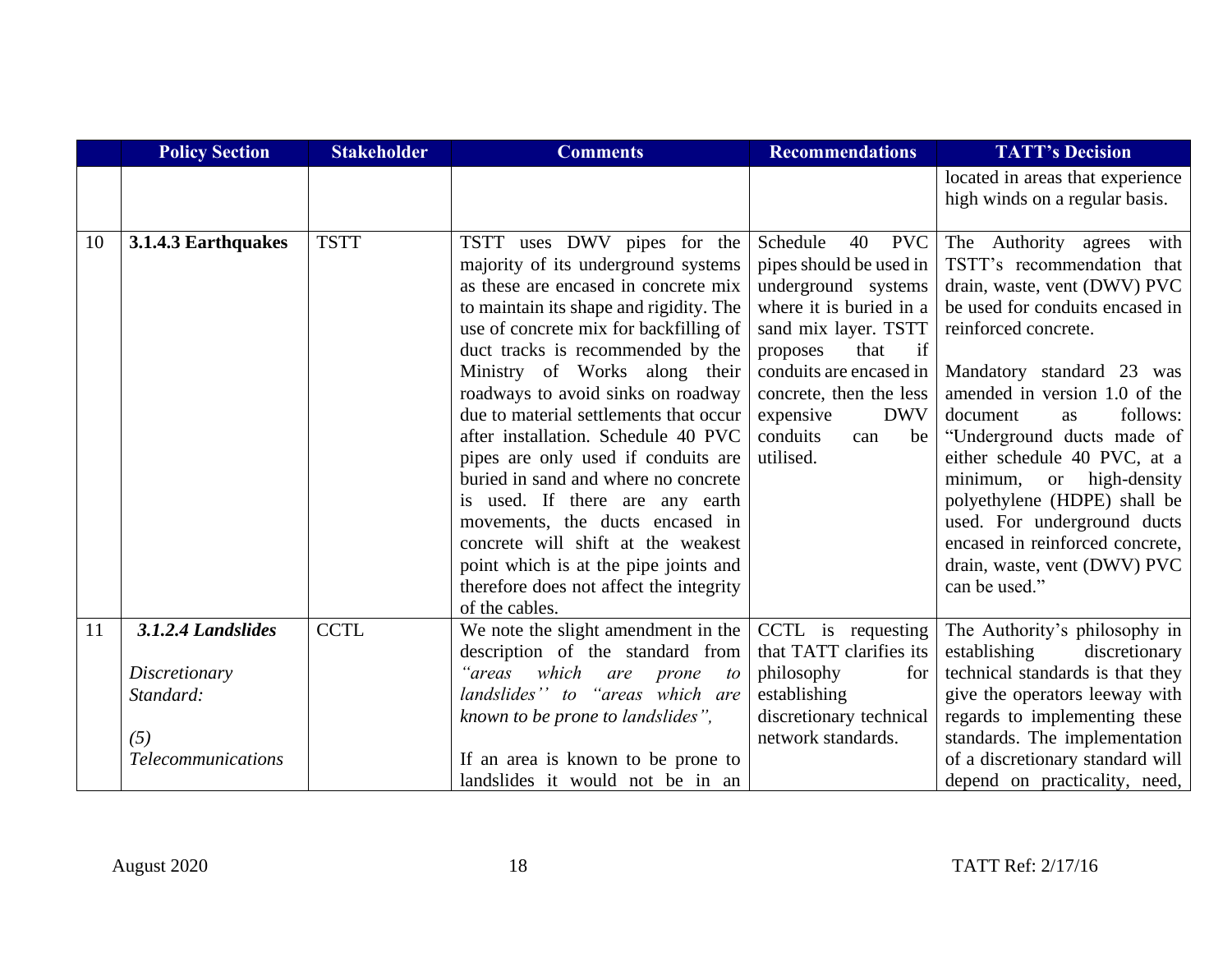| <b>Policy Section</b>                     | <b>Stakeholder</b> | <b>Comments</b>                                                                                                                                                                                                                   | <b>Recommendations</b> | <b>TATT's Decision</b>                                                                                                                                                                                                                                                                                                                                                                                                                                                                                                                                       |
|-------------------------------------------|--------------------|-----------------------------------------------------------------------------------------------------------------------------------------------------------------------------------------------------------------------------------|------------------------|--------------------------------------------------------------------------------------------------------------------------------------------------------------------------------------------------------------------------------------------------------------------------------------------------------------------------------------------------------------------------------------------------------------------------------------------------------------------------------------------------------------------------------------------------------------|
| poles should not be<br>installed in areas |                    | operator's interest to plant poles in the<br>area if this can be avoided. While we<br>have no issue with what is stated,<br>what is unclear is TATT's underlying<br>philosophy for establishing these<br>discretionary standards. |                        | other<br>and<br>factors.<br>cost<br>Discretionary standards are laid<br>out for all operators as reference<br>points<br>targets<br>and<br>for<br>implementation, once it is<br>possible to do so.<br>In some parts of Trinidad and<br>Tobago,<br>landslides<br>occur<br>during the rainy<br>regularly<br>season. Remote villages may<br>become isolated as a result of a<br>landslide and, depending on the<br>severity<br>of<br>it,<br>telecommunications poles en<br>route to these villages may be<br>knocked<br>down,<br>leaving<br>without<br>villagers |
|                                           |                    |                                                                                                                                                                                                                                   |                        | telecommunications<br>services.<br>By burying cables underground<br>instead of running them aerially<br>along poles, the probability of<br>such villages losing coverage<br>and service will be reduced.<br>The Authority recognises that<br>the cost of running underground<br>ducts may be high for operators<br>and, thus, this standard was<br>made discretionary.                                                                                                                                                                                       |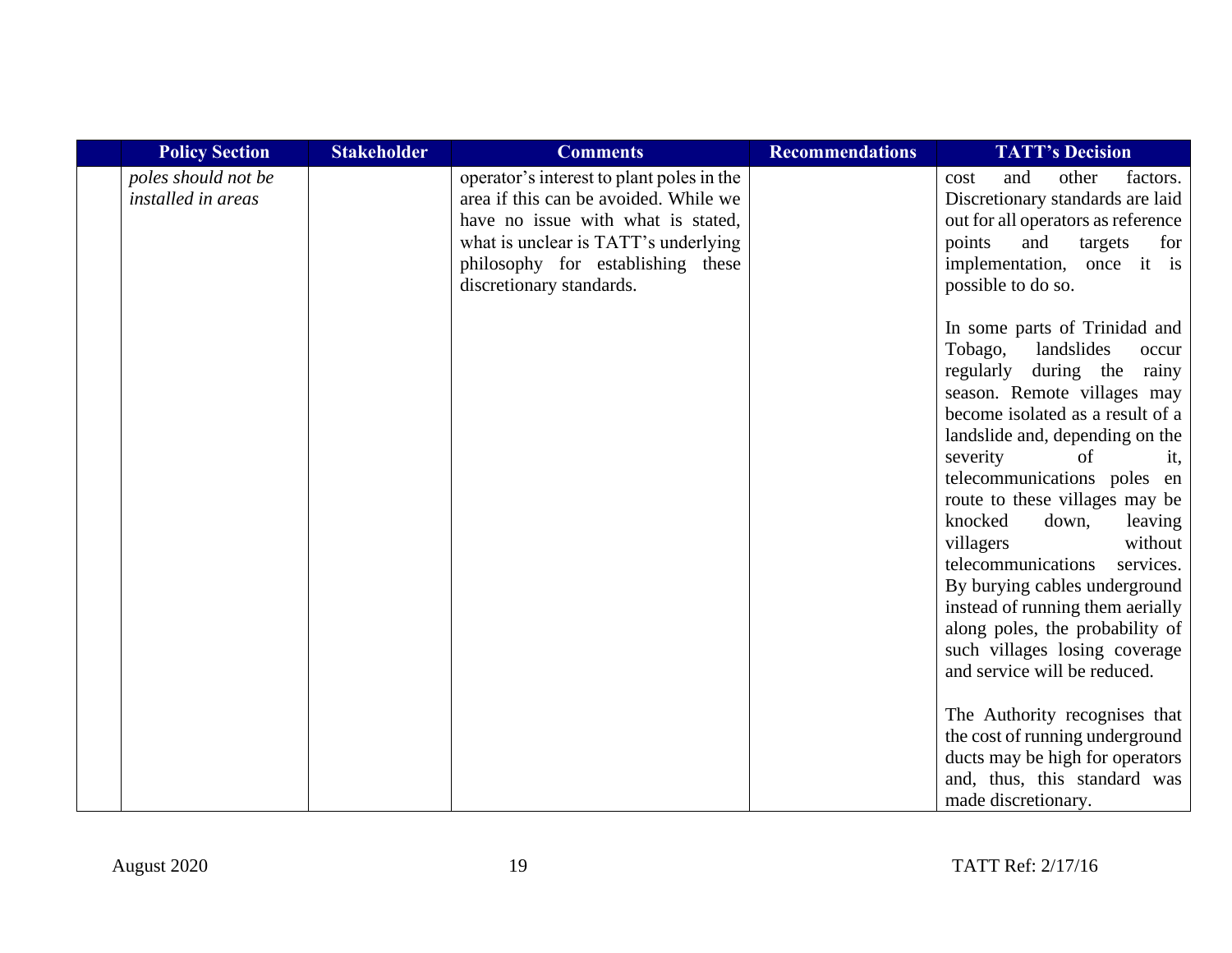|    | <b>Policy Section</b>                                                                                                                                                                                             | <b>Stakeholder</b> | <b>Comments</b>                                                                                                                                                                                                                                                                                                                                                                                        | <b>Recommendations</b>                                                                                                              | <b>TATT's Decision</b>                                                                                                                                                                                                                                                                                                                                                                                                                                                                                                                                                                                                                         |
|----|-------------------------------------------------------------------------------------------------------------------------------------------------------------------------------------------------------------------|--------------------|--------------------------------------------------------------------------------------------------------------------------------------------------------------------------------------------------------------------------------------------------------------------------------------------------------------------------------------------------------------------------------------------------------|-------------------------------------------------------------------------------------------------------------------------------------|------------------------------------------------------------------------------------------------------------------------------------------------------------------------------------------------------------------------------------------------------------------------------------------------------------------------------------------------------------------------------------------------------------------------------------------------------------------------------------------------------------------------------------------------------------------------------------------------------------------------------------------------|
|    |                                                                                                                                                                                                                   |                    |                                                                                                                                                                                                                                                                                                                                                                                                        |                                                                                                                                     |                                                                                                                                                                                                                                                                                                                                                                                                                                                                                                                                                                                                                                                |
| 12 | Discretionary<br>Standard:<br>$(6)$ If practicable,<br>telecommunications<br>cables should be run<br>underground in ducts<br>buried beneath<br>roadways in areas<br>which are known to be<br>prone to landslides. | <b>CCTL</b>        | Here again, while we have no issue<br>with what is stated, what is unclear is<br>TATT's underlying philosophy for<br>establishing such standards. We<br>would note that placing cables<br>underground can be cost prohibitive<br>in some circumstances. To make a<br>for<br>business<br>network<br>case<br>a<br>investment, such evaluations are a<br>standard part of the decision-making<br>process. | CCTL is requesting<br>that TATT clarifies its<br>philosophy<br>for<br>establishing<br>discretionary technical<br>network standards. | The Authority's philosophy in<br>establishing<br>discretionary<br>technical standards is that they<br>give the operators leeway with<br>regards to implementing these<br>standards. The implementation<br>of a discretionary standard will<br>depend on practicality, need,<br>and<br>other<br>factors.<br>cost<br>Discretionary standards are laid<br>out for all operators as reference<br>points<br>and<br>targets<br>for<br>implementation, once it is<br>possible to do so.<br>The Authority recognises that<br>the cost of running underground<br>ducts may be high for operators<br>and, thus, this standard was<br>made discretionary. |
| 13 | 3.1.4 Technical<br><b>Standards for</b><br>Underground<br><b>Ducts &amp; Cables</b><br>3.1.4.1 Landslides                                                                                                         | <b>CCTL</b>        | Here again, while we have no issue<br>with what is stated, what is unclear is<br>TATT's underlying philosophy for<br>establishing such standards. We<br>would note that placing cables<br>underground can be cost prohibitive<br>in some circumstances. To make a                                                                                                                                      | CCTL is requesting<br>that TATT clarifies its<br>philosophy<br>for<br>establishing<br>discretionary technical<br>network standards. | The Authority's philosophy in<br>establishing<br>discretionary<br>technical standards is they give<br>the operators leeway with<br>regards to implementing these<br>standards. The implementation<br>of a discretionary standard will                                                                                                                                                                                                                                                                                                                                                                                                          |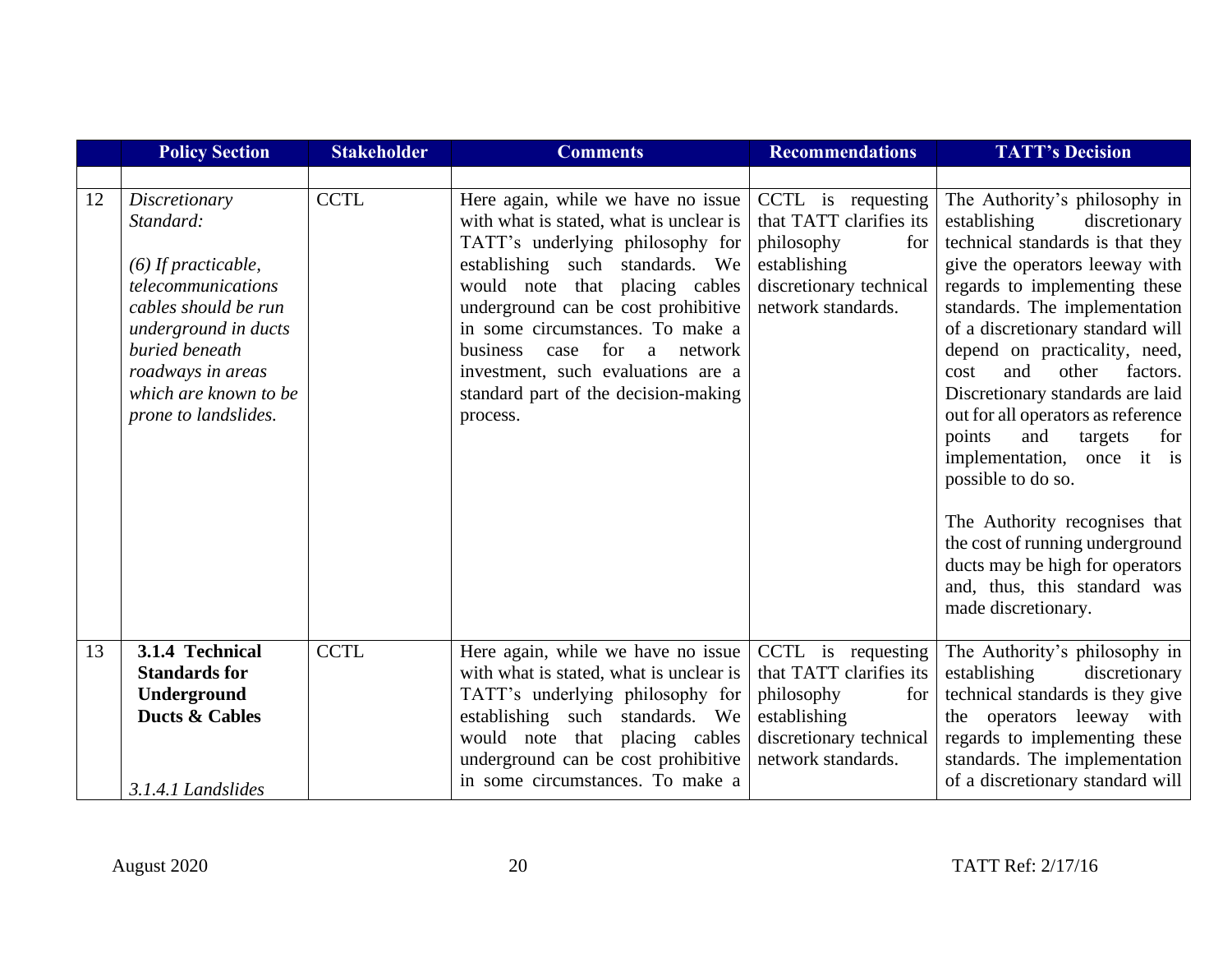|    | <b>Policy Section</b>                                                                                                                  | <b>Stakeholder</b> | <b>Comments</b>                                                                                                                                                                                                                                                               | <b>Recommendations</b>                                                                                                                                                                                                                                                                                                             | <b>TATT's Decision</b>                                                                                                                                                                                                                                                                                                                                                          |
|----|----------------------------------------------------------------------------------------------------------------------------------------|--------------------|-------------------------------------------------------------------------------------------------------------------------------------------------------------------------------------------------------------------------------------------------------------------------------|------------------------------------------------------------------------------------------------------------------------------------------------------------------------------------------------------------------------------------------------------------------------------------------------------------------------------------|---------------------------------------------------------------------------------------------------------------------------------------------------------------------------------------------------------------------------------------------------------------------------------------------------------------------------------------------------------------------------------|
|    | Discretionary                                                                                                                          |                    | for<br>business<br>network<br>case<br>a<br>investment, such evaluations are a<br>standard part of the decision-making<br>process.                                                                                                                                             |                                                                                                                                                                                                                                                                                                                                    | depend on practicality, need,<br>and<br>other<br>factors.<br>cost<br>Discretionary standards are laid<br>out for all operators as reference                                                                                                                                                                                                                                     |
|    | Standard:                                                                                                                              |                    |                                                                                                                                                                                                                                                                               |                                                                                                                                                                                                                                                                                                                                    | points<br>and<br>targets<br>for<br>implementation, once it is<br>possible to do so.                                                                                                                                                                                                                                                                                             |
|    | (8) Underground<br>ducts and cables<br>should be buried<br>under roadways in<br>areas which are<br>known to be prone to<br>landslides. |                    |                                                                                                                                                                                                                                                                               |                                                                                                                                                                                                                                                                                                                                    | The Authority recognises that<br>the cost of running underground<br>ducts may be high for operators<br>and, thus, this standard was<br>made discretionary.                                                                                                                                                                                                                      |
| 14 | 3.1.5.1 Floods                                                                                                                         | <b>TSTT</b>        | Passive cross-connect cabinets are<br>mounted on single concrete poles by<br>TSTT. When fully equipped, these<br>cabinets are less than 200 pounds in<br>weight. The concrete mono-pole can<br>sufficiently support this weight and<br>hence there is no need for an H frame. | TSTT proposes that<br>this is amended to state<br>that passive cross-<br>connect cabinets may<br>be installed on single<br>poles if<br>concrete<br>cabinets<br>are<br>200<br>pounds or less. For<br>cabinets that weigh in<br>excess of 200 pounds,<br>H frames shall be used.<br>Passive cross-connect<br>cabinets<br>shall<br>be | The Authority agrees<br>with<br>TSTT's recommendation that<br>passive<br>for<br>cross-connect<br>cabinets weighing 200 pounds<br>or less, such cabinets may be<br>installed on single concrete<br>poles.<br>Mandatory standard 26 was<br>amended in the final version of<br>the document as follows: "In<br>areas that are prone to flooding,<br>passive cross-connect cabinets |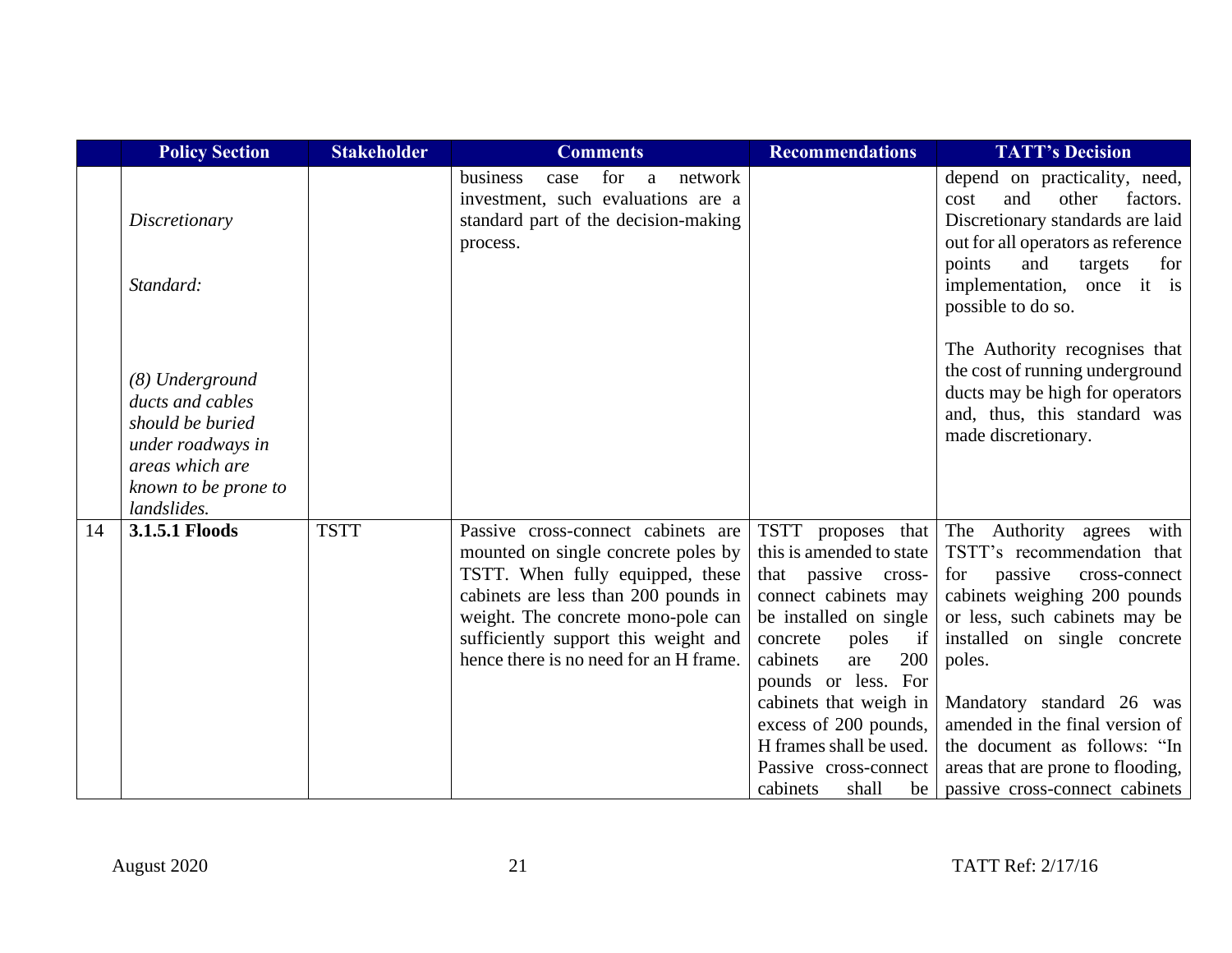|    | <b>Policy Section</b>                                                                                                                                            | <b>Stakeholder</b> | <b>Comments</b>                                                                                                                                                                                            | <b>Recommendations</b>                                                                                                                                                                                                                                                                                                                                                                                                                                        | <b>TATT's Decision</b>                                                                                                                                                                                                                                                                                                                                                                                                                                                                                                                                 |
|----|------------------------------------------------------------------------------------------------------------------------------------------------------------------|--------------------|------------------------------------------------------------------------------------------------------------------------------------------------------------------------------------------------------------|---------------------------------------------------------------------------------------------------------------------------------------------------------------------------------------------------------------------------------------------------------------------------------------------------------------------------------------------------------------------------------------------------------------------------------------------------------------|--------------------------------------------------------------------------------------------------------------------------------------------------------------------------------------------------------------------------------------------------------------------------------------------------------------------------------------------------------------------------------------------------------------------------------------------------------------------------------------------------------------------------------------------------------|
|    |                                                                                                                                                                  |                    |                                                                                                                                                                                                            | installed on H frames<br>or single pole (pole-<br>mounted)<br>at<br>a<br>sufficient height above<br>floodwater levels.                                                                                                                                                                                                                                                                                                                                        | shall be installed on H frames at<br>a sufficient height above known<br>floodwater levels. Concrete<br>pads may be utilised as an<br>alternative,<br>the<br>once<br>topography of the area allows<br>for the same height advantage<br>as an H frame. For passive<br>cabinets<br>cross-connect<br>weighing 200 pounds or less,<br>such cabinets can be installed<br>on single concrete poles".                                                                                                                                                          |
| 15 | <b>Section 4 – Technical</b><br><b>Standards to</b><br><b>Enhance the</b><br><b>Resilience of the</b><br><b>Access Network</b><br>(Active Electronic<br>Devices) | Digicel            | With respect to the mandatory<br>standard #37 relating to back-up<br>battery life at full load, we note that<br>this standard appears to have been<br>arbitrarily defined at a minimum of<br>six(6) hours. | Digicel recommends<br>mandatory<br>that<br>standard #37 relating<br>to back-up battery life<br>at full load specify the<br>minimum run time as<br>the time taken for a<br>backup generator to be<br>deployed to site, if no<br>such<br>generator<br>$\overline{1}S$<br>present on site. We<br>believe that six hours<br>may be too long or too<br>short<br>in<br>some<br>$\mathbf{H}$<br>instances.<br>a<br>generator is present on<br>site, battery run time | Mandatory standard 37 applies<br>to outdoor cabinets which have<br>only back-up battery or fuel-<br>cell technology on site and no<br>generator. Basing the battery<br>run time on the time a standby<br>generator takes to be deployed<br>to the site is impractical, as the<br>conditions en route, and thus<br>the time taken to reach a site,<br>are unpredictable during and<br>after a natural disaster.<br>The battery run times that were<br>initially suggested by the TWG<br>were either less or greater than<br>six hours. However, because |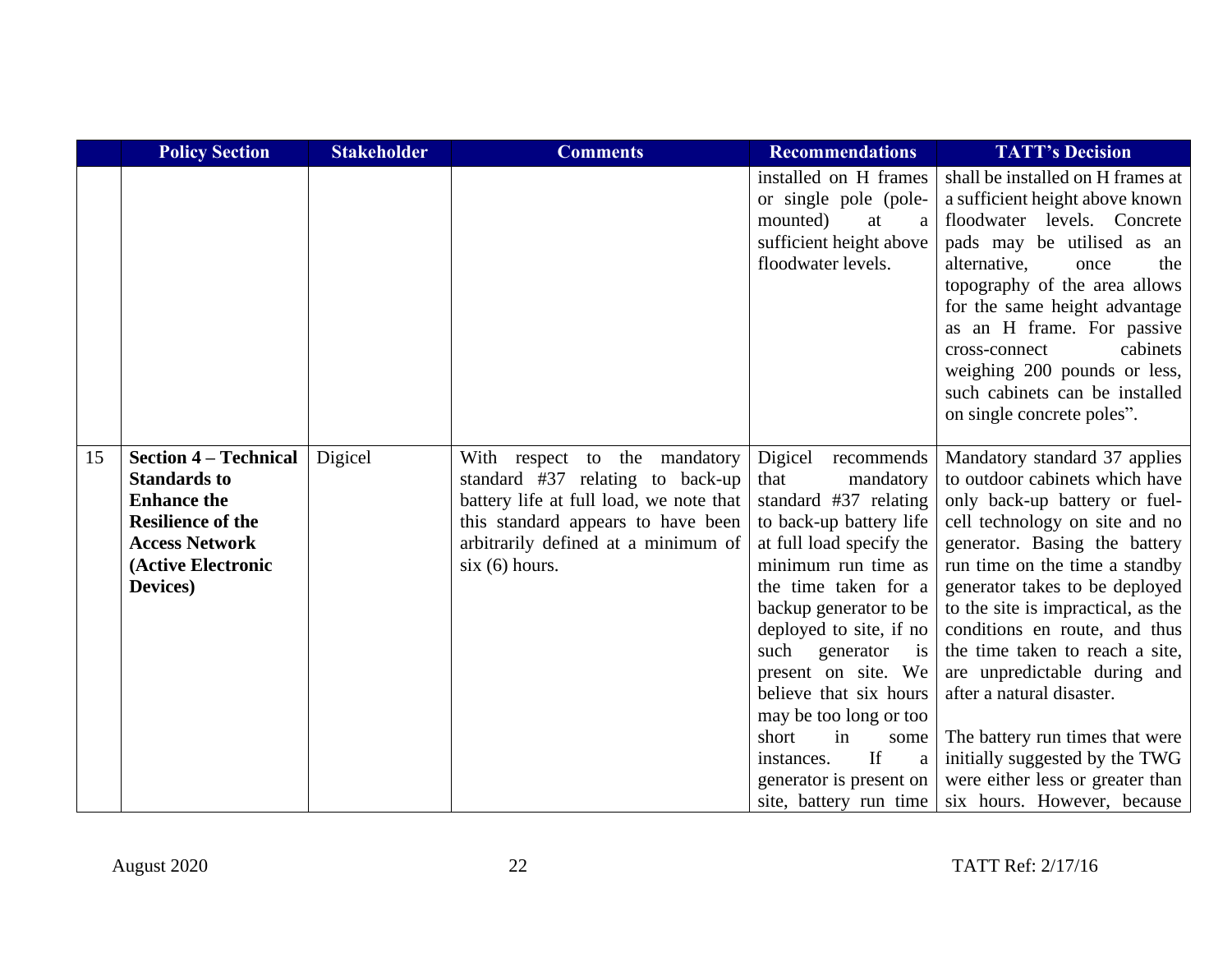|    | <b>Policy Section</b>                                                       | <b>Stakeholder</b> | <b>Comments</b>                                                                                                                                                                                          | <b>Recommendations</b>                                                                                                                                                                                                                                                  | <b>TATT's Decision</b>                                                                                                                                                                                                                                                                                                                                                                                                               |
|----|-----------------------------------------------------------------------------|--------------------|----------------------------------------------------------------------------------------------------------------------------------------------------------------------------------------------------------|-------------------------------------------------------------------------------------------------------------------------------------------------------------------------------------------------------------------------------------------------------------------------|--------------------------------------------------------------------------------------------------------------------------------------------------------------------------------------------------------------------------------------------------------------------------------------------------------------------------------------------------------------------------------------------------------------------------------------|
|    |                                                                             |                    |                                                                                                                                                                                                          | requirement could be<br>reduced.                                                                                                                                                                                                                                        | this is a mandatory standard, a<br>variable battery run time could<br>not be adopted and, thus, an<br>average battery runtime of 6<br>hours was determined.                                                                                                                                                                                                                                                                          |
|    |                                                                             |                    |                                                                                                                                                                                                          |                                                                                                                                                                                                                                                                         | Additionally,<br>mandatory<br>standard 37 was revised in<br>version 1.0 of the document to<br>indicate<br>standard<br>that this<br>without<br>sites<br>apples<br>to<br>generators, as follows: "For<br>outdoor cabinets which do not<br>have a standby generator, back-<br>up power batteries or fuel cell<br>technology shall have<br>the<br>capability of supporting full<br>equipment load for a minimum<br>period of six hours". |
| 16 | Section $5.1 -$<br><b>Technical Standards</b><br>to Implement<br>Redundancy | Digicel            | We note that mandatory standard #40<br>relating to microwave redundancy<br>suggests that a microwave system that<br>acts as a redundant path for an OTN<br>should provide full restoration of<br>traffic | Digicel believes that<br>this standard is not<br>always practical or<br>economically feasible<br>for the operator as<br>fibre networks have<br>significantly<br>more<br>capacity<br>than<br>microwave links and<br>only certain types of<br>traffic<br>$(e.g. \tvoice)$ | The Authority agrees that<br>microwave systems do not have<br>the<br>traffic-carrying<br>same<br>capacity as fibre optic systems<br>and, as such, it may not be<br>practicable for microwave<br>systems to act as the full back-<br>up system for a fibre optic link.<br>In such situations, the Authority<br>recommends<br>that<br>fibre<br>transmission links be utilised as                                                       |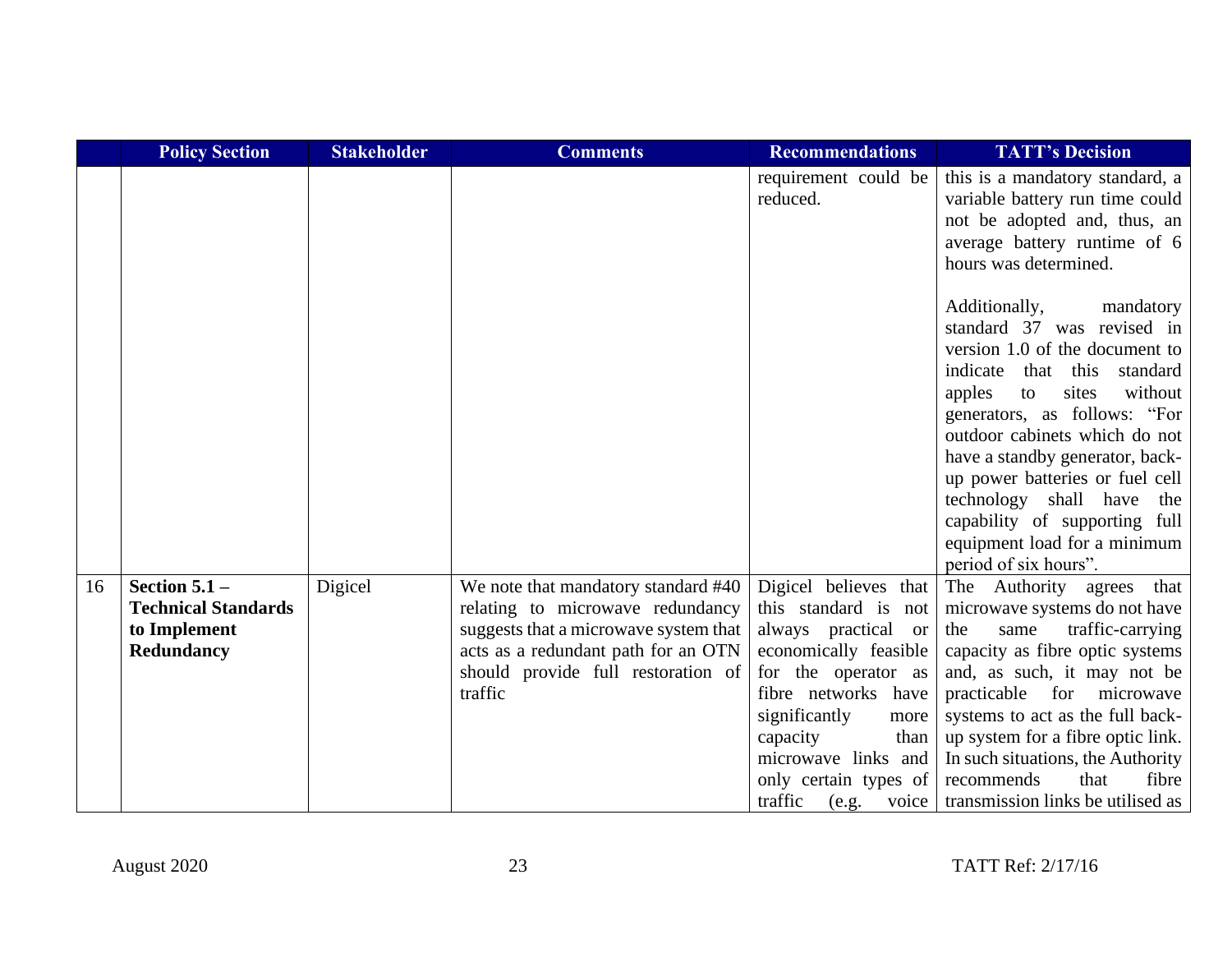|    | <b>Policy Section</b>                                                       | <b>Stakeholder</b> | <b>Comments</b>                                                                                                                                                                                                                         | <b>Recommendations</b>                                                                                                                                     | <b>TATT's Decision</b>                                                                                                                                                                                                                                                                                                                                                                                  |
|----|-----------------------------------------------------------------------------|--------------------|-----------------------------------------------------------------------------------------------------------------------------------------------------------------------------------------------------------------------------------------|------------------------------------------------------------------------------------------------------------------------------------------------------------|---------------------------------------------------------------------------------------------------------------------------------------------------------------------------------------------------------------------------------------------------------------------------------------------------------------------------------------------------------------------------------------------------------|
|    |                                                                             |                    |                                                                                                                                                                                                                                         | instead of streaming<br>video traffic) may be<br>allowed<br>on<br>the<br>link<br>microwave<br>to<br>avoid congesting it.                                   | for<br>redundancy<br>fibre<br>transmission links. Section 5.1<br>in version 1.0 of the document<br>was revised to reflect the<br>Authority's response above.                                                                                                                                                                                                                                            |
| 17 | Section $6.1 -$<br><b>Technical Standards</b><br>to Implement<br>Redundancy | Digicel            | We note that the mandatory standard<br>#48 is potentially ambiguous. Two<br>POIs may be logical connections to<br>two switches at different geographic<br>locations but the physical connections<br>are at the one geographic location. | Digicel recommends<br>that this standard be<br>amended to state that<br>the two separate POIs<br>must<br>be<br>at<br>geographically distinct<br>locations. | The Authority agrees that the<br>two separate POIs should be at<br>distinct geographical locations.<br>Mandatory standard 48 was<br>amended in version 1.0 of the<br>document to reflect this, as<br>"Public"<br>follows:<br>fixed<br>telecommunications operators<br>from whom interconnection<br>services are requested shall<br>have two separate POIs at<br>distinct<br>geographical<br>locations". |
| 18 | <b>6.1 Technical</b><br><b>Standards to</b><br>Implement<br>Redundancy      | <b>TSTT</b>        | TSTT reiterates that this "standard"<br>exceeds the regulatory authority of<br>TATT by seeking to mandate a<br>topology and design on operators<br>outside of the prescriptions of the<br>existing Regulations.                         |                                                                                                                                                            | The Authority is empowered<br>under section 45 of the Act to<br>identify, adopt or establish<br>preferred technical standards.<br>In keeping with its powers, the<br>Authority<br>established<br>Standards and Guidelines for<br>the Development of Reference                                                                                                                                           |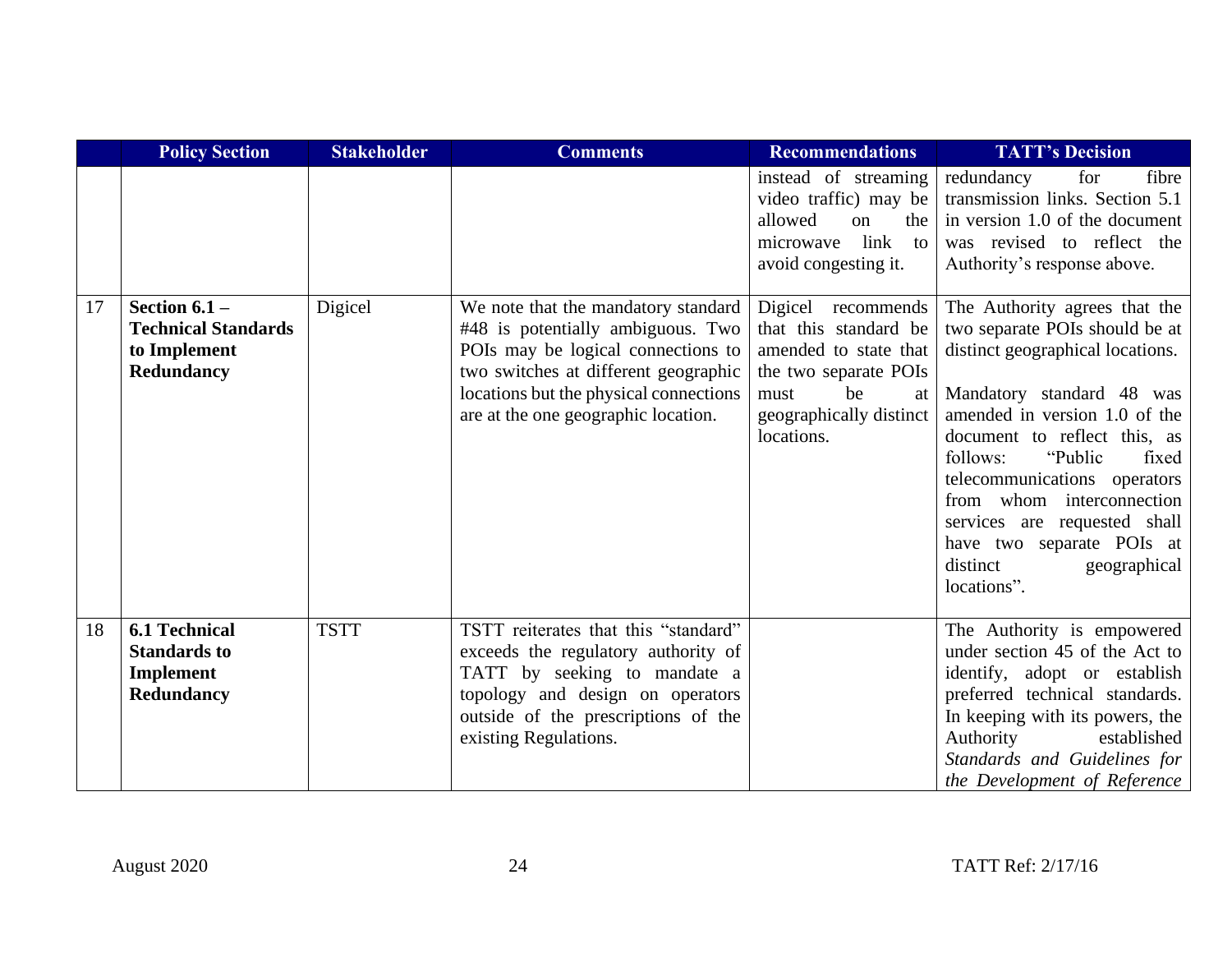| <b>Policy Section</b> | <b>Stakeholder</b> | <b>Comments</b>                                                                                                                                                                                                                                                                                                                               | <b>Recommendations</b>                                                                                                                                                                                             | <b>TATT's Decision</b>                                                                                                                                                                                                                                                                   |
|-----------------------|--------------------|-----------------------------------------------------------------------------------------------------------------------------------------------------------------------------------------------------------------------------------------------------------------------------------------------------------------------------------------------|--------------------------------------------------------------------------------------------------------------------------------------------------------------------------------------------------------------------|------------------------------------------------------------------------------------------------------------------------------------------------------------------------------------------------------------------------------------------------------------------------------------------|
|                       |                    | In this regard, this standard cannot be<br>implemented without first making<br>amendments to, at least, the                                                                                                                                                                                                                                   | This standard should<br>be omitted.                                                                                                                                                                                | Interconnection Offers (version<br>$1.0$ ).                                                                                                                                                                                                                                              |
|                       |                    | Telecommunications<br>(Interconnection) Regulations 2006.<br>These amendments would, among<br>other things, bring into legal effect the<br>contents of its<br>Standards<br>and<br>Guidelines<br>Interconnection<br>for<br>wherein this obligation is enshrined.<br>It should be included in the<br>Regulations as an Appendix or<br>Schedule. | Otherwise,<br>this  <br>standard<br>should be<br>made<br>discretionary<br>until the Regulatory<br>framework is amended<br>to bring this proposal<br>with the<br>in line<br>regulatory<br>statutory<br>environment. | The Authority emphasises that<br>a key design philosophy which<br>underpins the standard of<br>service of telecommunications<br>networks<br>is the<br>use<br>of<br>redundancy in topology design,<br>to minimise the impact of any<br>single point of failure on the<br>overall service. |
|                       |                    | This standard, if insisted upon should<br>be discretionary until the Regulations<br>are amended.                                                                                                                                                                                                                                              |                                                                                                                                                                                                                    | Regulation<br>19<br>of<br>the<br>Telecommunications<br>(Interconnections) Regulations<br>requires concessionaires<br>to<br>prepare, publish and maintain a<br>reference interconnection offer<br>(RIO) substantially in the form<br>published by the Authority.                          |
|                       |                    |                                                                                                                                                                                                                                                                                                                                               |                                                                                                                                                                                                                    | The document Standards and<br>Guidelines for the Development<br>of Reference Interconnection<br>Offers (version 1.0) states that,<br>"the interconnection provider<br>shall establish and identify at<br>least two (2) PoIs which will be                                                |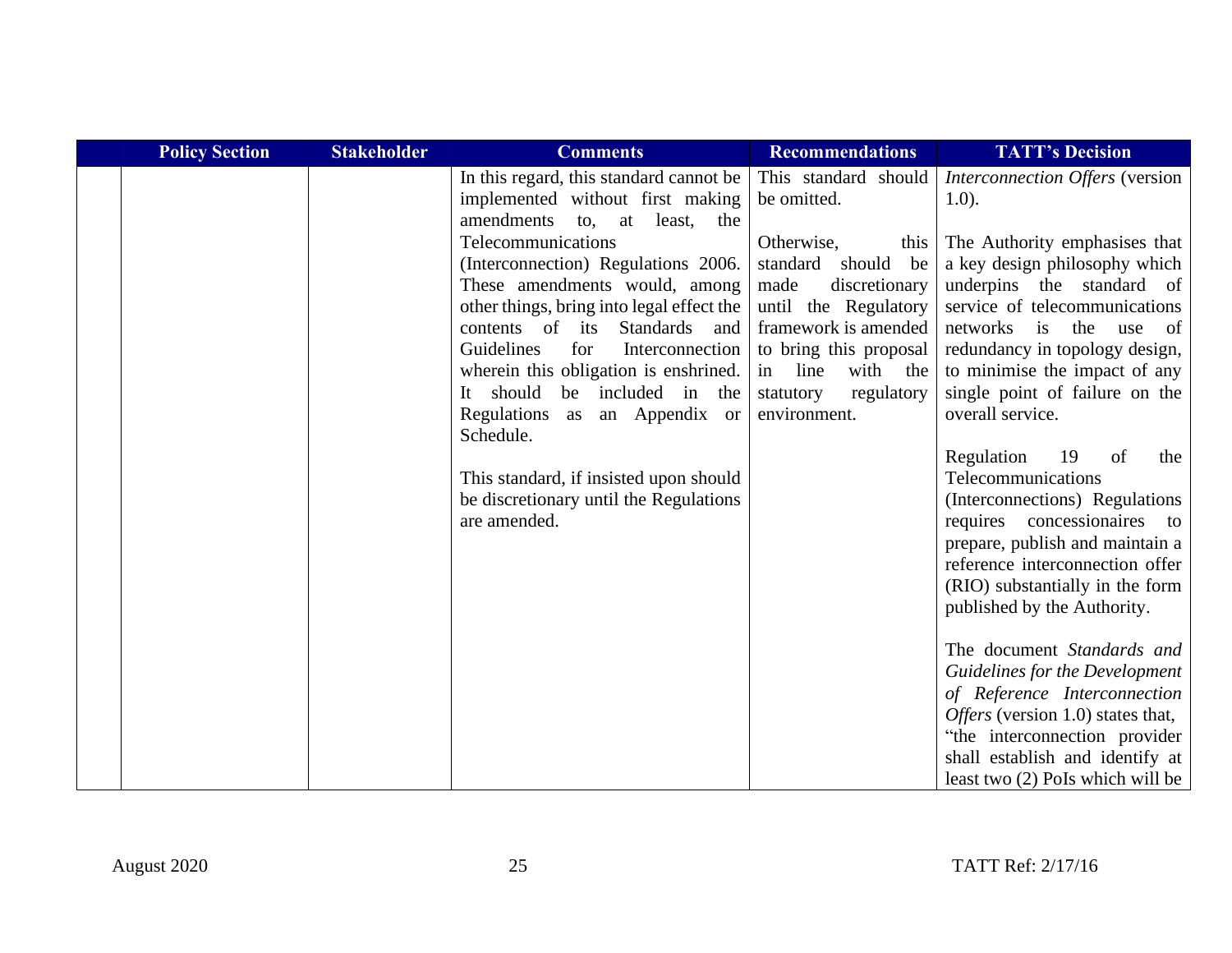|    | <b>Policy Section</b>         | <b>Stakeholder</b> | <b>Comments</b>                                                                                                                                                                                                                              | <b>Recommendations</b> | <b>TATT's Decision</b>                                                                                                                                                                                                                                                                                                                                                                                                                                                                                                                                                                                                                                                                                                                                                                                                                             |
|----|-------------------------------|--------------------|----------------------------------------------------------------------------------------------------------------------------------------------------------------------------------------------------------------------------------------------|------------------------|----------------------------------------------------------------------------------------------------------------------------------------------------------------------------------------------------------------------------------------------------------------------------------------------------------------------------------------------------------------------------------------------------------------------------------------------------------------------------------------------------------------------------------------------------------------------------------------------------------------------------------------------------------------------------------------------------------------------------------------------------------------------------------------------------------------------------------------------------|
|    |                               |                    |                                                                                                                                                                                                                                              |                        | for<br>used<br>interconnection<br>purposes."                                                                                                                                                                                                                                                                                                                                                                                                                                                                                                                                                                                                                                                                                                                                                                                                       |
| 19 | Concluding<br>iv.<br>Comments | <b>CCTL</b>        | We reiterate our position that a more<br>effective approach to setting and<br>monitoring<br>technical<br>industry<br>standards is through<br>industry<br>collaboration. CCTL looks forward to<br>working with the industry on this<br>issue. |                        | These technical standards were<br>developed through a TWG that<br>comprised representatives from<br>both the Authority and the local<br>fixed line operators. The terms<br>of reference of this TWG were<br>establish<br>discuss<br>and<br>to<br>technical standards to mitigate<br>the effects of natural and man-<br>made disasters on public fixed<br>telecommunications networks.<br>Through inputs from both the<br>Authority and the operators in<br>carrying out the work of the<br>TWG, these technical standards<br>reflect<br>internationally<br>recognised standards as well as<br>best practices relative to the<br>telecommunications<br>industry<br>within Trinidad and Tobago.<br>The Authority will continue its<br>collaborative approach with<br>operators in the monitoring of<br>compliance with the established<br>standards. |